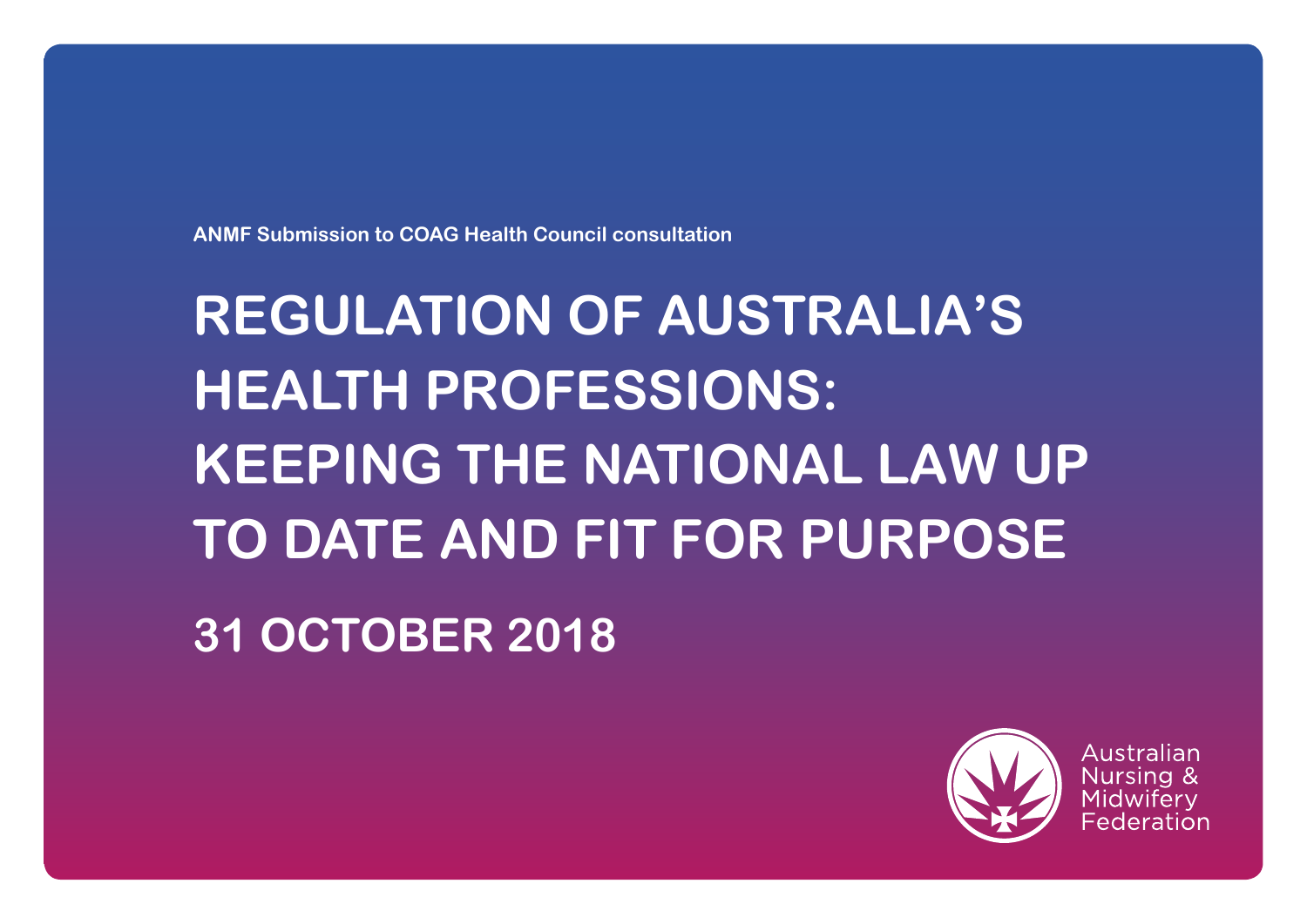

# **Australian Nursing and Midwifery Federation**

#### **What is your name / your organisation's name?**

Australian Nursing and Midwifery Federation (ANMF)

#### **Are you a:**

- □ Consumer of health services
- $\Box$  Registered health practitioner
- □ Employer of health practitioners
- $\boxtimes$  Representative of a professional association
- $\Box$  Representative from a health regulator
- $\Box$  Other please state:

#### **Can your submission be published on the COAG Health Council website?**

- 
- $\boxtimes$  **Yes**, you may publish my submission, including my name/my organisation's name.
	- ☐ **Yes**, you may publish my submission anonymously (do not include my name).
	- ☐ **No**, my response is private and confidential.

#### **Would you like to be informed about the outcome of the consultation?**

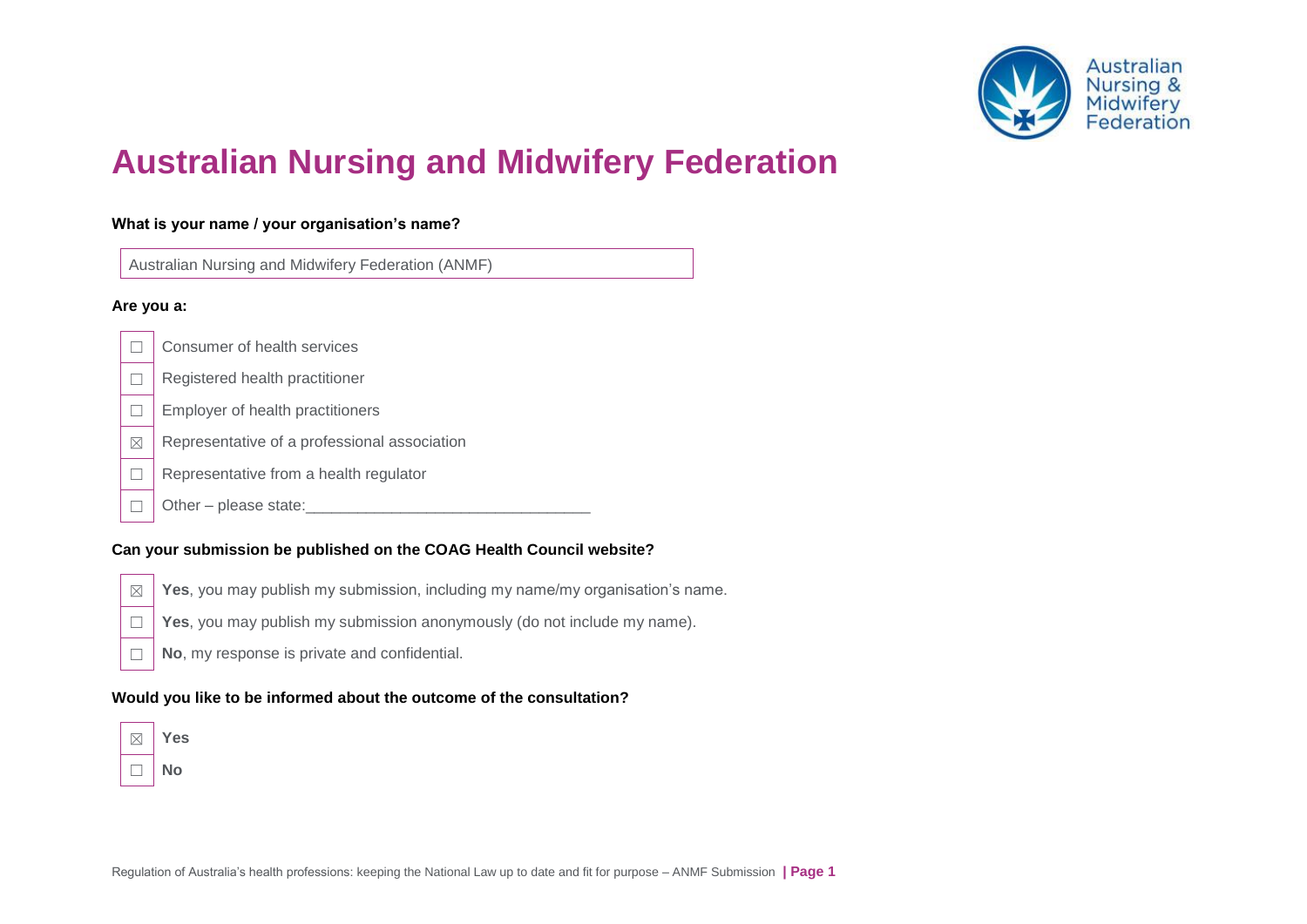

#### **If you answered 'yes', please provide your contact details below.**

Name: Ms Annie Butler

Position/title (if applicable): Federal Secretary

Email: [anmffederal@anmf.org.au](mailto:anmffederal@anmf.org.au)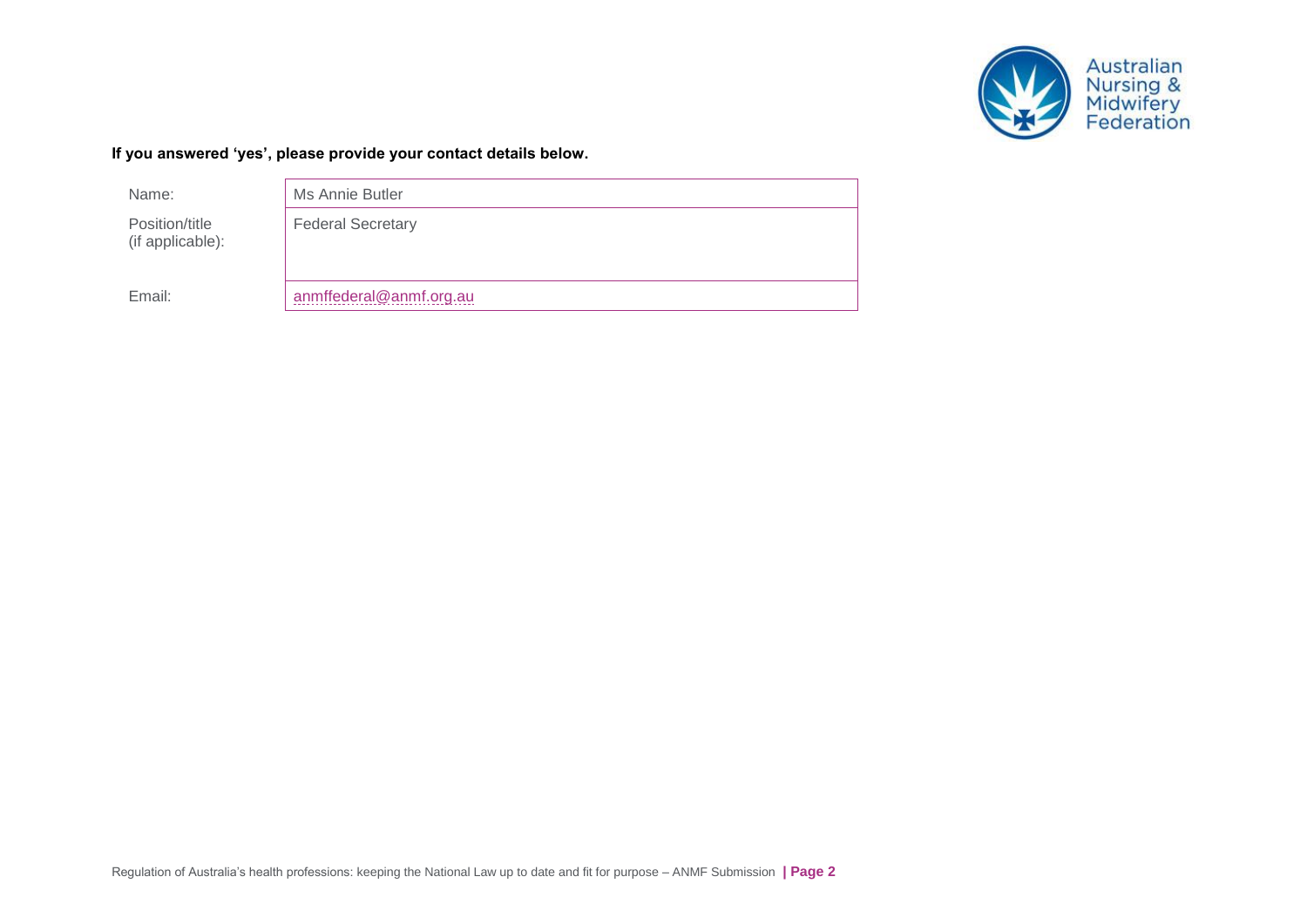

# **Consolidated list of questions**

**Governance of the National Scheme**

**Section 3.1: Objectives and guiding principles – inclusion of reference to cultural safety for Aboriginal and Torres Strait Islander Peoples** 

| 1. Should the guiding principles of the      | Yes. The ANMF supports the guiding principles of the National Law being amended to require         |
|----------------------------------------------|----------------------------------------------------------------------------------------------------|
| National Law be amended to require the       | the consideration of cultural safety for Aboriginal and Torres Strait Islander Peoples in the      |
| consideration of cultural safety for         | regulatory work of National Boards, AHPRA, Accreditation Authorities and all entities operating    |
| Aboriginal and Torres Strait Islander        | under the National Law.                                                                            |
| Peoples in the regulatory work of            | Our reasons are:                                                                                   |
| <b>National Boards, AHPRA, Accreditation</b> |                                                                                                    |
| Authorities and all entities operating       | In June 2018 a Statement of Intent on a National Scheme Aboriginal and Torres Strait               |
| under the National Law? What are your        | Islander Health Strategy was signed by the 15 national health practitioner boards, the Australian  |
| reasons?                                     | Health Practitioner Regulation Agency (AHPRA), accreditation authorities and Aboriginal and        |
|                                              | Torres Strait Islander health sector leaders and organisations. <sup>1</sup>                       |
|                                              |                                                                                                    |
|                                              | 2. The COAG Health Council Indigenous Roundtable Communique of August 2018 in which                |
|                                              | Ministers "agreed that cultural safety in providing healthcare to Indigenous Australians was       |
|                                              | essential." <sup>2</sup>                                                                           |
|                                              | 3. Excerpt from the Congress of Aboriginal and Torres Strait Islander Nurses and Midwives          |
|                                              | (CATSINaM) position statement: Embedding cultural safety across Australian nursing and             |
|                                              | midwifery                                                                                          |
|                                              |                                                                                                    |
|                                              | Aboriginal and Torres Strait Islander peoples have poorer health status than other Australians     |
|                                              | This reflects a history of dispossession, racism, marginalisation, poverty, and inter-generational |
|                                              | disadvantage, which have had a profound effect on the health and wellbeing of Aboriginal and       |
|                                              | Torres Strait Islander peoples.                                                                    |
|                                              | Culturally safe health service delivery is one mechanism for addressing these social and health    |
|                                              | inequities. $3$                                                                                    |
|                                              |                                                                                                    |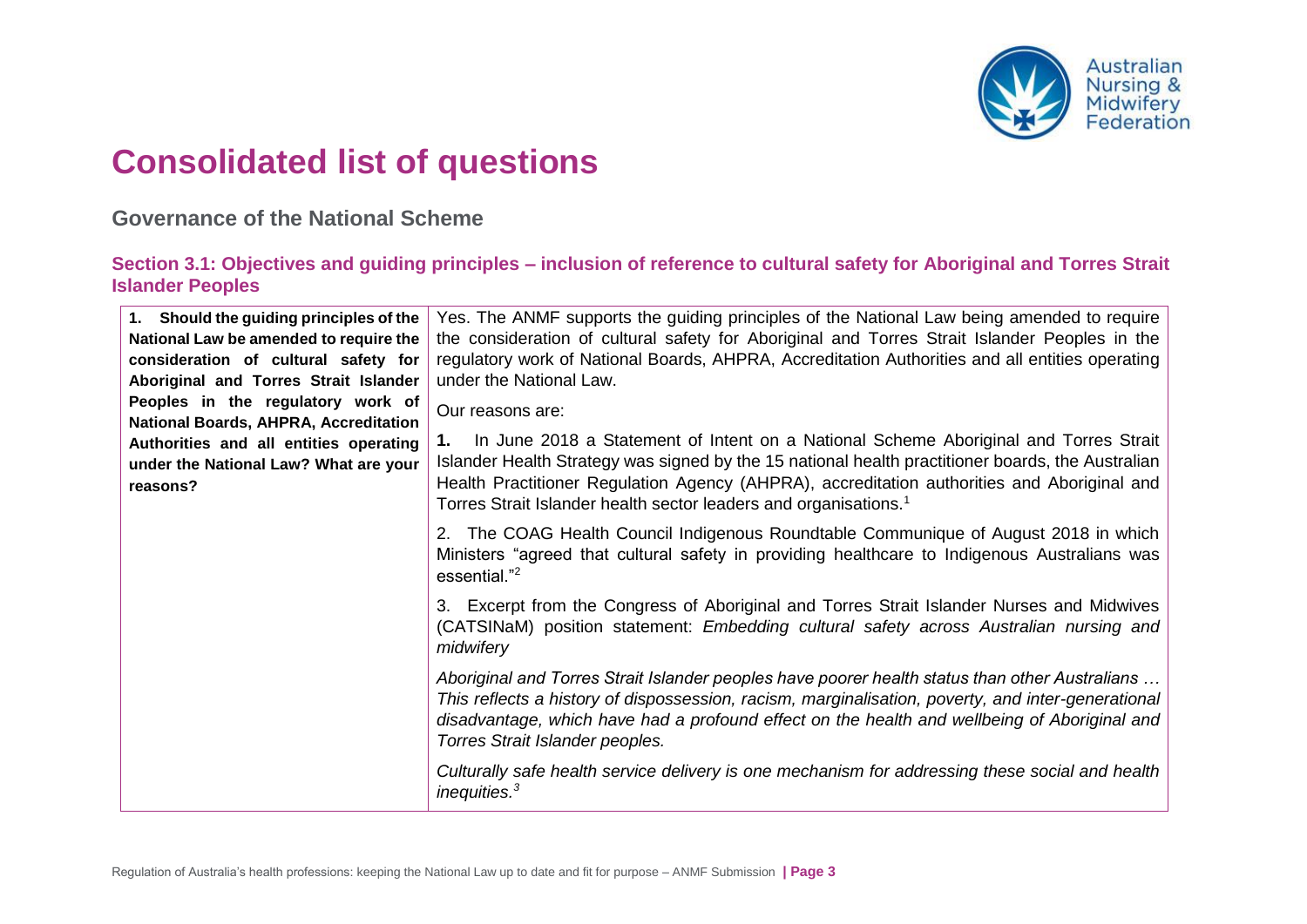

4. We support CATSINaM's definition of cultural safety which says (inpart):

*Cultural safety is a philosophy of practice that is about how a health professional does something, not [just] what they do…. It is about how people are treated in society, not about their diversity as such, so its focus is on systemic and structural issues and on the social determinants of health….Cultural safety represents a key philosophical shift from providing care regardless of difference, to care that takes account of peoples' unique needs. It requires nurses and midwives to undertake an ongoing process of self-reflection and cultural self-awareness, and an acknowledgement of how a nurse's/midwife's personal culture impacts on care.<sup>4</sup>*

5. The Nursing and Midwifery Board of Australia (NMBA) recently took steps to embed cultural safety in the Code of Conduct for Nurses and the Code of Conduct for Midwives.<sup>5</sup> The ANMF considers that all national boards should amend their Codes of Conduct accordingly.

6. Cultural safety is also embedded in the accreditation standards for all entry to practise programs for nurses and midwives. This is seen to be important not only for improved care practises of nurses and midwives but also for the recruitment and retention of Aboriginal and Torres Strait Islander peoples into the nursing and midwifery professions. Increases in Aboriginal and Torres Strait Islander nurses and midwives is in turn positive for the professions, for health and aged care services, and for promoting trust in the Aboriginal and Torres Strait Islander community.

7. Cultural safety also means safe clinical care and better outcomes of health care for the recipient.

The ANMF, therefore, contends cultural safety is an essential inclusion in the National Law and should not be considered optional.

References:

1. [https://www.ahpra.gov.au/About-AHPRA/Aboriginal-and-Torres-Strait-Islander-Health-Strategy/Statement-of](https://www.ahpra.gov.au/About-AHPRA/Aboriginal-and-Torres-Strait-Islander-Health-Strategy/Statement-of-intent.aspx)[intent.aspx](https://www.ahpra.gov.au/About-AHPRA/Aboriginal-and-Torres-Strait-Islander-Health-Strategy/Statement-of-intent.aspx)

[2.https://www.coaghealthcouncil.gov.au/Portals/0/CHC%20Indigenous%20Roundtable%20Communique\\_010818.pdf](https://www.coaghealthcouncil.gov.au/Portals/0/CHC%20Indigenous%20Roundtable%20Communique_010818.pdf)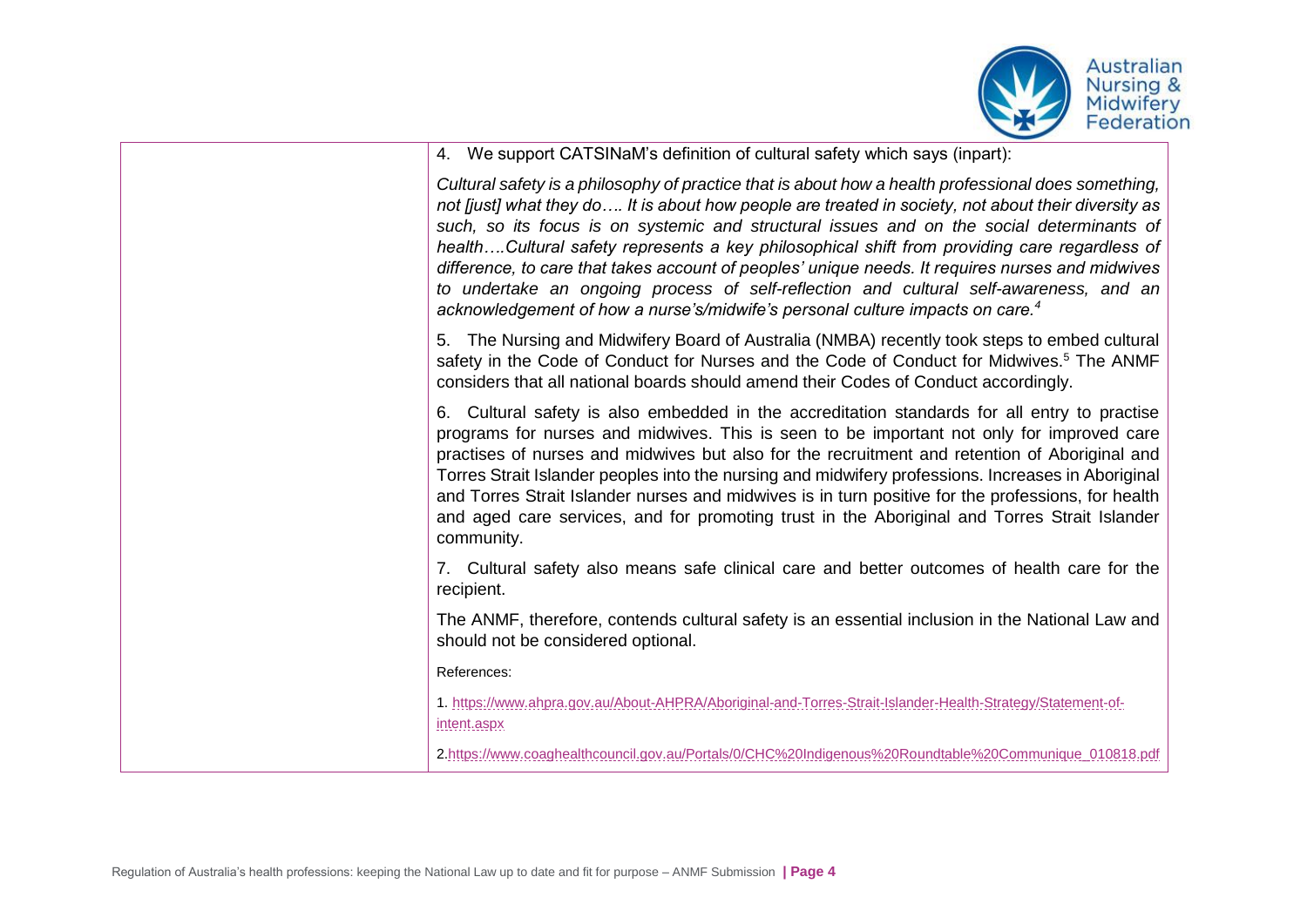

|                                                                                                                                                                                                                                                    | 3. https://www.catsinam.org.au/static/uploads/files/embedding-cultural-safety-accross-australian-nursing-and-<br>midwifery-may-2017-wfca.pdf                                                                                                                                                                                                                                                                                                                                                                                                                                          |
|----------------------------------------------------------------------------------------------------------------------------------------------------------------------------------------------------------------------------------------------------|---------------------------------------------------------------------------------------------------------------------------------------------------------------------------------------------------------------------------------------------------------------------------------------------------------------------------------------------------------------------------------------------------------------------------------------------------------------------------------------------------------------------------------------------------------------------------------------|
|                                                                                                                                                                                                                                                    | 4. https://www.catsinam.org.au/policy/cultural-safety                                                                                                                                                                                                                                                                                                                                                                                                                                                                                                                                 |
|                                                                                                                                                                                                                                                    | 5. https://www.nursingmidwiferyboard.gov.au/Codes-Guidelines-Statements/Professional-standards.aspx                                                                                                                                                                                                                                                                                                                                                                                                                                                                                   |
| 2. Should the objectives of the<br>National Law be amended to require<br>that an objective of the National<br>Scheme is to address health disparities<br>Indigenous<br>and<br>between<br>non-<br>Indigenous Australians? What are your<br>reasons? | Yes, the ANMF supports the objectives of the National Law being amended to require that an<br>objective of the National Scheme is to address health disparities between Indigenous and non-<br>Indigenous Australians. The ANMF agrees with the statement that the National Scheme has an<br>important role to play in supporting health outcomes for Aboriginal and Torres Strait Islander<br>Peoples by enabling a health workforce that is culturally safe, accessible and responsive through<br>its regulatory framework for health practitioners (COAG Consultation paper, p16). |
|                                                                                                                                                                                                                                                    | Aboriginal and Torres Strait Islander peoples are Australia's First Nations' peoples and therefore<br>warrant respect for the unique position they hold in our country.                                                                                                                                                                                                                                                                                                                                                                                                               |
|                                                                                                                                                                                                                                                    | In a well-resourced country such as Australia there should be access to health care for all people.                                                                                                                                                                                                                                                                                                                                                                                                                                                                                   |
|                                                                                                                                                                                                                                                    | Aboriginal and Torres Strait Islander peoples have the right to live a healthy, safe and empowered<br>life with strong connections to culture and Country. <sup>4</sup>                                                                                                                                                                                                                                                                                                                                                                                                               |
|                                                                                                                                                                                                                                                    | The National Law governs the practice of 15 health practitioner groups. Embedding the<br>requirement that an objective of the National Scheme is to address health disparities between<br>Indigenous and non-Indigenous Australians, demonstrates leadership to all health practitioners<br>who practise within the health and aged care sectors (and related education, employment,<br>practice, research fields) on addressing health inequalities between Indigenous and non-<br>indigenous Australians.                                                                           |
|                                                                                                                                                                                                                                                    | The National Law may also act as an example for other sectors of the community, especially<br>those areas of law mentioned under Section 3.3 of the consultation paper.                                                                                                                                                                                                                                                                                                                                                                                                               |
|                                                                                                                                                                                                                                                    | See reference 4. above.                                                                                                                                                                                                                                                                                                                                                                                                                                                                                                                                                               |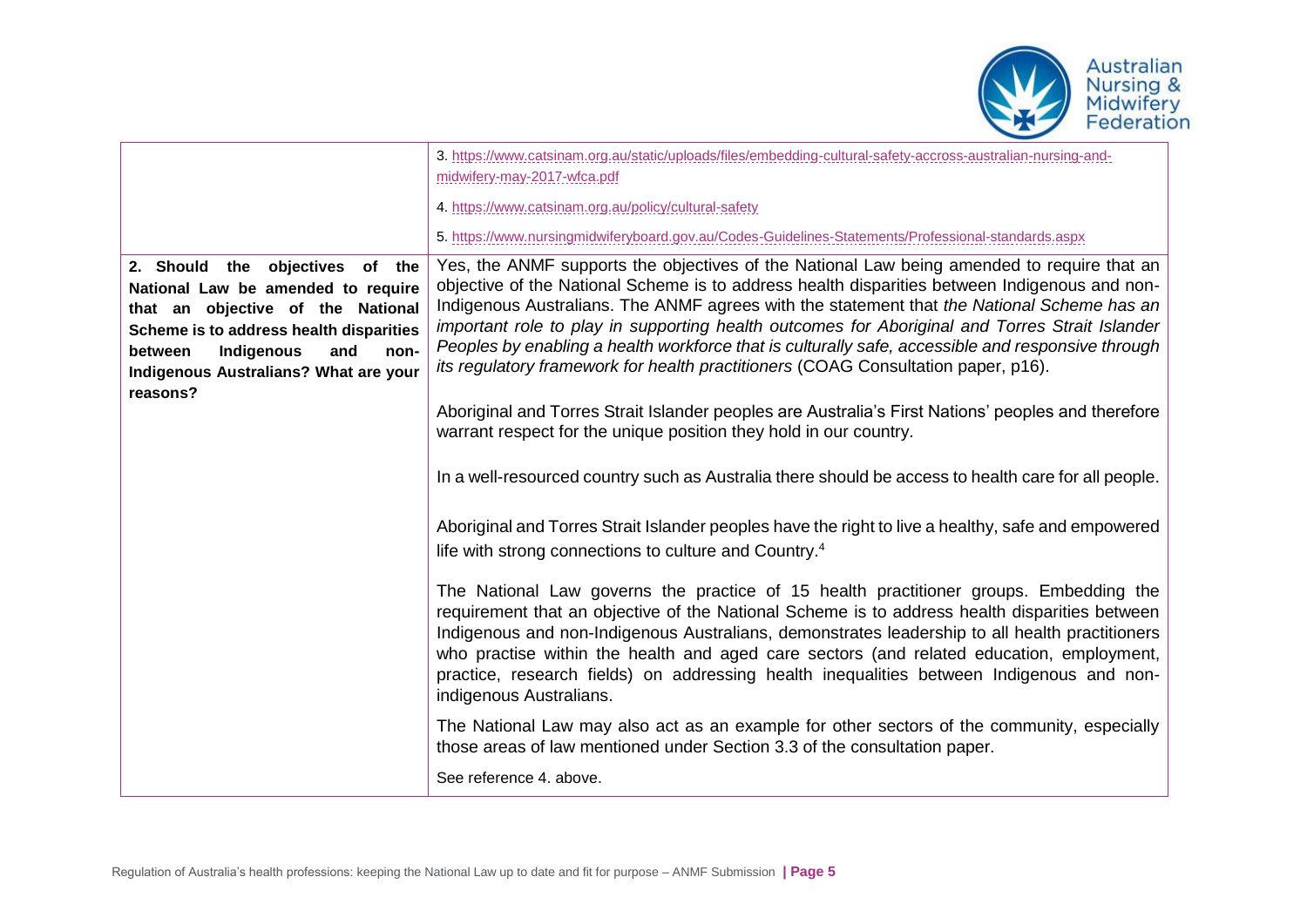

| addressing                                        | 3. Do you have other suggestions for   The ANMF suggests advice is sought from organisations such as the Congress of Aboriginal and<br>how the National Scheme could assist   Torres Strait Islander Nurses and Midwives (CATSINaM), and The National Health Leadership<br>in improving cultural safety and Forum, the national representative body for Aboriginal and Torres Strait Islander peak<br><b>health</b> disparities for   organisations who provide advice on health policies for Australia's First Peoples. |
|---------------------------------------------------|--------------------------------------------------------------------------------------------------------------------------------------------------------------------------------------------------------------------------------------------------------------------------------------------------------------------------------------------------------------------------------------------------------------------------------------------------------------------------------------------------------------------------|
| Aboriginal and Torres Strait Islander<br>Peoples? | We reiterate the sentiments of a recommendation from our submission to the Review of the<br>National Registration and Accreditation Scheme for health professions, October 2014, where we<br>called for an additional protected position to be created for a National Board practitioner member<br>who is an Aboriginal and Torres Strait Islander of the relevant health practitioner discipline.                                                                                                                       |

#### **Section 3.2: Chairing of National Boards**

| 4. Which would be your preferred option<br>regarding the appointment of chairpersons to | The ANMF supports Option 1. We maintain our position as stated in October 2014, that<br>it is essential the Chairperson of the NMBA continues to be a practitioner member.                                                                                                                                                                                                                                             |
|-----------------------------------------------------------------------------------------|------------------------------------------------------------------------------------------------------------------------------------------------------------------------------------------------------------------------------------------------------------------------------------------------------------------------------------------------------------------------------------------------------------------------|
| National Boards? What are your reasons?                                                 | The regulation and accreditation of education programs for the nursing and midwifery<br>professions encompass complex processes. In order to understand the intricacies of<br>these elements, the Chairperson must be a practitioner member.                                                                                                                                                                           |
|                                                                                         | The Chairperson of the NMBA is regularly called upon to represent the nursing and<br>midwifery professions in public forums and through the media. We concur that the<br>Chairperson of the NMBA should be 'in a position to make authoritative statements about<br>clinical matters' and, therefore, to have credibility with the nursing and midwifery<br>professions and the public, must be a practitioner member. |
|                                                                                         | The practitioner, as Chairperson, has the skill set and knowledge which the community<br>member may not have to understand the relevance of an issue to a practitioner's practise,<br>essential in making decisions on the working life of a practitioner (such as in the case of<br>notification decisions).                                                                                                          |
|                                                                                         | There are many individuals within the ranks of the nursing and midwifery professions who<br>have extensive experience in senior leadership roles, who are well versed in governance,<br>chairing meetings, practised in collaboration and negotiation with external parties, and                                                                                                                                       |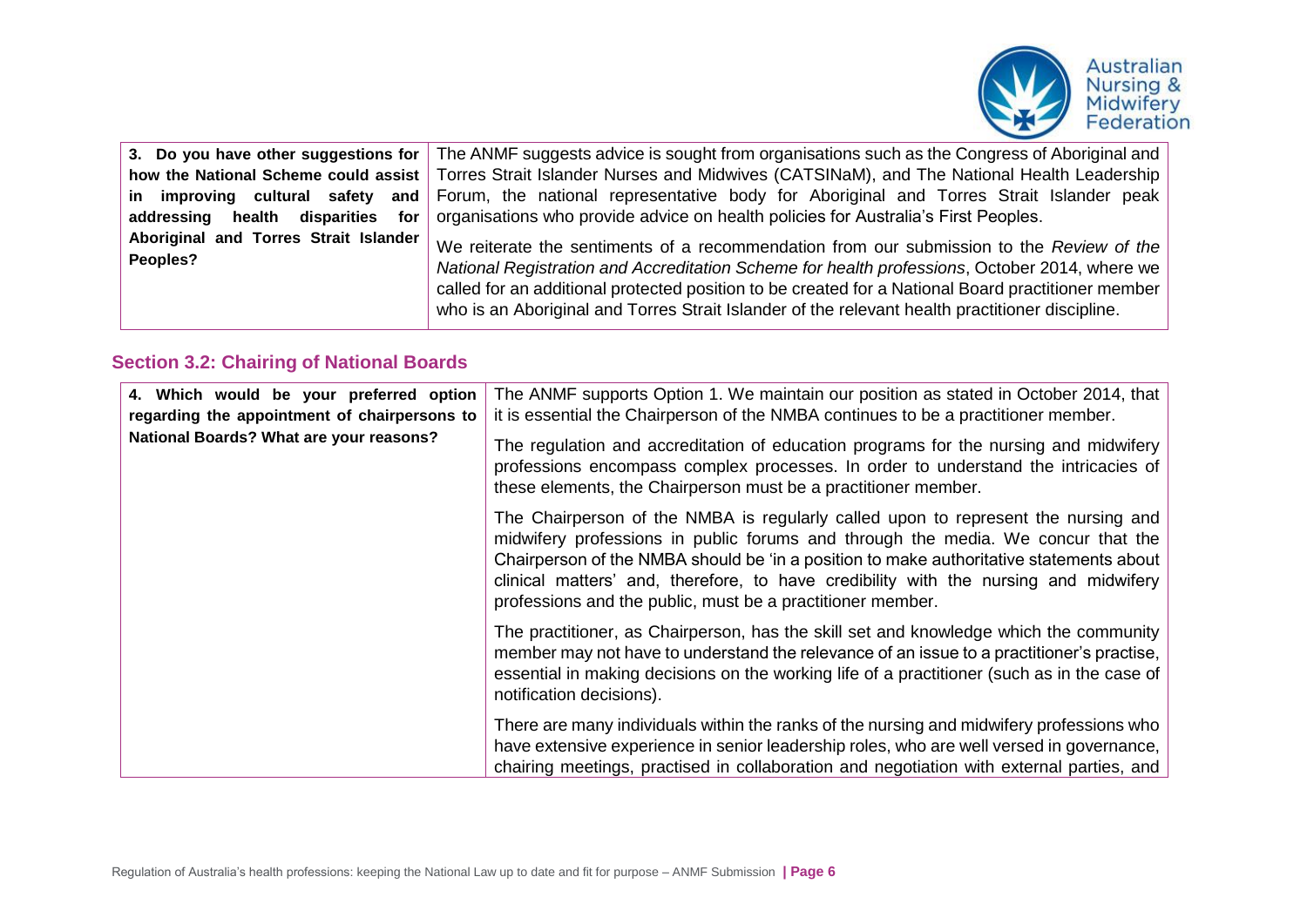

|                                                                                                                                                                                                                                                                                                                                        | who can easily demonstrate the ability to take decisive action on complex and weighty<br>issues.<br>There is no evidence from the NMBA that the National Law needs to be changed<br>regarding the holder of the Chairperson position.                                                                                                                                                                                                                                                                                                                                                                                                                                                                                   |
|----------------------------------------------------------------------------------------------------------------------------------------------------------------------------------------------------------------------------------------------------------------------------------------------------------------------------------------|-------------------------------------------------------------------------------------------------------------------------------------------------------------------------------------------------------------------------------------------------------------------------------------------------------------------------------------------------------------------------------------------------------------------------------------------------------------------------------------------------------------------------------------------------------------------------------------------------------------------------------------------------------------------------------------------------------------------------|
| 5. If your view is that the role of chairperson<br>should be reserved for practitioner members<br>only, then how should circumstances be<br>managed where there is no practitioner member<br>willing or able to carry out the role, or where<br>there is a need to appoint a non-practitioner for<br>the good governance of the board? | Given the considerable numbers of nurses and midwives in Australia, the ANMF cannot<br>foresee there would be a circumstance "where there is no practitioner member willing or<br>able to carry out the role, or where there is a need to appoint a non-practitioner for the<br>good governance of the board".<br>As stated above, there are many individuals within the ranks of the nursing and midwifery<br>professions who have extensive experience in senior leadership roles, who are well<br>versed in governance, chairing meetings, practised in collaboration and negotiation with<br>external parties, and who can easily demonstrate the ability to take decisive action on<br>complex and weighty issues. |
| 6. If your view is that the role of chairperson<br>should be open to both community and<br>practitioner members, then how should the<br>need for clinical leadership be managed when a<br>chairperson is required to speak authoritatively<br>on behalf of the National Board?                                                         | As stated in Q4 response, the ANMF does not agree with the option of a community<br>member taking the chairperson role for a national board.                                                                                                                                                                                                                                                                                                                                                                                                                                                                                                                                                                            |

#### **Section 3.3: System linkages**

| and AHPRA to share and receive information                                      | 7. Are the current powers of National Boards   There should be no change as AHPRA already has extensive powers to share and  <br>receive information with other agencies. |
|---------------------------------------------------------------------------------|---------------------------------------------------------------------------------------------------------------------------------------------------------------------------|
| with other agencies adequate to protect the<br>public and enable timely action? | The ANMF notes that AHPRA has recently developed a number of memorandums of<br>understanding with varying law enforcement agencies across the country.                    |
|                                                                                 | It is important that communication is always open and transparent, enabling information<br>to be shared in an efficient manner.                                           |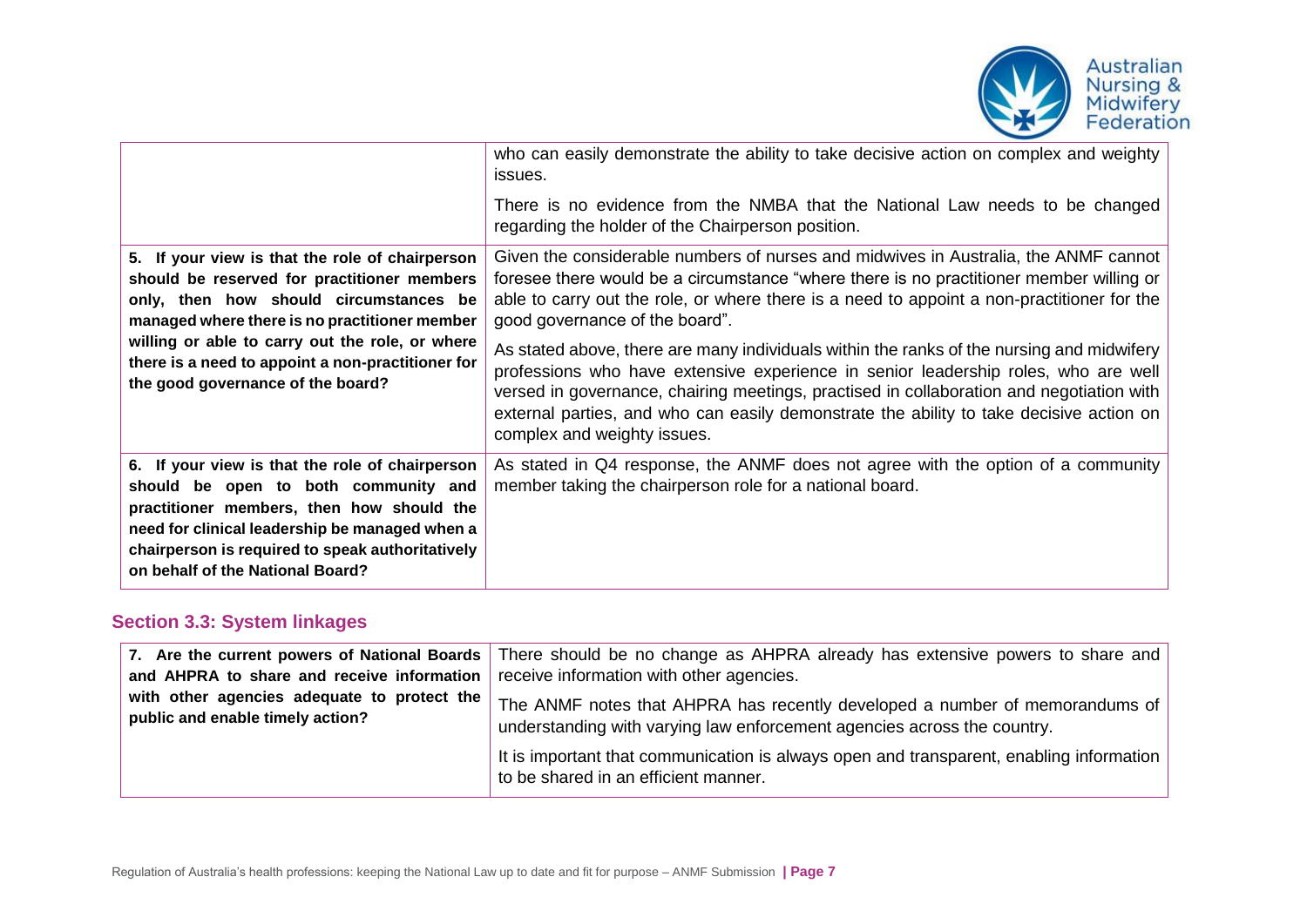

| 8. Are the current linkages between National<br>Boards, AHPRA and other regulators working<br>effectively?                                                                                                                                                                      | Linkages between AHPRA and national boards are not currently always working<br>effectively. For example, ANMF state and territory Branches report inconsistencies in<br>interpretation of the National Law and policies between AHPRA officers in the various<br>jurisdictions. These differences in interpretation lead at times to our nurse and midwife<br>members being disadvantaged (sometimes to a serious degree) and burdened with<br>unnecessary requirements.       |
|---------------------------------------------------------------------------------------------------------------------------------------------------------------------------------------------------------------------------------------------------------------------------------|--------------------------------------------------------------------------------------------------------------------------------------------------------------------------------------------------------------------------------------------------------------------------------------------------------------------------------------------------------------------------------------------------------------------------------------------------------------------------------|
|                                                                                                                                                                                                                                                                                 | There clearly needs to be further oversight by AHPRA including greater investment into<br>on-going education to ensure consistency of messaging and decision-making regarding<br>decisions made by AHPRA officers about health practitioners. This can mean the<br>difference of whether a nurse or midwife can continue to practice or not, affecting mental<br>and/or physical health, employment status and thus income, registration status, and<br>professional standing. |
|                                                                                                                                                                                                                                                                                 | We recommend that AHPRA develops stronger links with:                                                                                                                                                                                                                                                                                                                                                                                                                          |
|                                                                                                                                                                                                                                                                                 | • the aged care regulators, currently the Australian Aged Care Quality Agency and the<br>Aged Care Complaints Commissioner. In addition, it will be important for AHPRA to<br>link with the Aged Care Quality and Safety Commission when this entity commences<br>in 2019; and,                                                                                                                                                                                                |
|                                                                                                                                                                                                                                                                                 | • the Australia Commission on Safety and Quality in Healthcare.                                                                                                                                                                                                                                                                                                                                                                                                                |
| 9. Should there be a statutory basis to support<br>the conduct of joint investigations with other<br>regulators, such as drugs and poisons<br>regulators and public health consumer<br>protection regulators, and if so, what changes<br>would be required to the National Law? | No, there should not be a statutory basis to support the conduct of joint investigations<br>with other regulators.                                                                                                                                                                                                                                                                                                                                                             |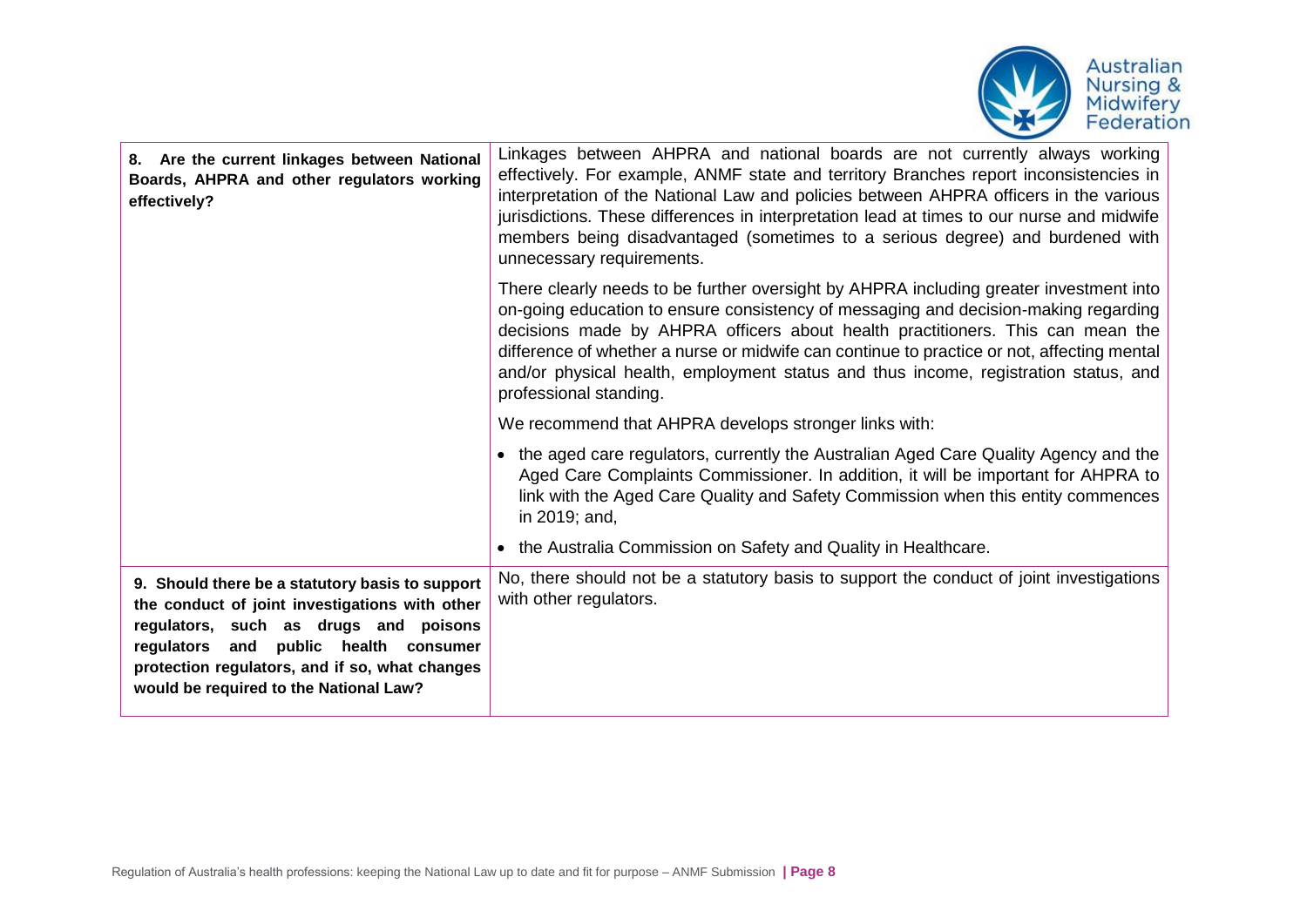

#### **Section 3.4: Name of the Agency Management Committee**

| 10. Should AHPRA's Agency Management                 | The ANMF does not consider there is evidence for a name change for the AHPRA Agency                                                                                                                                                                                                                                     |
|------------------------------------------------------|-------------------------------------------------------------------------------------------------------------------------------------------------------------------------------------------------------------------------------------------------------------------------------------------------------------------------|
| <b>Committee be renamed as the Australian Health</b> | Management Committee. This Committee oversights the administrative functions of                                                                                                                                                                                                                                         |
| <b>Practitioner Regulation Agency (AHPRA) Board</b>  | AHPRA in supporting the national boards in their role of enacting regulatory functions                                                                                                                                                                                                                                  |
| or the AHPRA Management Board? What are              | under the national law, which governs the practice of health practitioners.                                                                                                                                                                                                                                             |
| your reasons?                                        | The name of this Committee should definitely not include the word 'Board' as this would<br>create confusion with the national boards and their roles. The current name reflects the<br>role of this group and makes it clear to practitioners that the Committee does not exercise<br>control over the national boards. |

# **Registration functions**

#### **Section 4.1: Registration improperly obtained – falsified or misleading registration documents**

| 11. Should the National Law be amended to<br>National Board to<br>withdraw<br>enable a<br>a<br>practitioner's registration where it has been<br>without<br>obtained.<br>improperly<br>having to<br>commence disciplinary proceedings against<br>them under Part 8? | The ANMF does not support the National Law being amended to enable a National Board<br>to withdraw a practitioner's registration where it has been improperly obtained, without<br>having to commence disciplinary proceedings against them under Part 8:                                                                                                                                                                                                                                |
|--------------------------------------------------------------------------------------------------------------------------------------------------------------------------------------------------------------------------------------------------------------------|------------------------------------------------------------------------------------------------------------------------------------------------------------------------------------------------------------------------------------------------------------------------------------------------------------------------------------------------------------------------------------------------------------------------------------------------------------------------------------------|
|                                                                                                                                                                                                                                                                    | There is an existing mechanism that allows a National Board to take immediate action<br>(under amended s.156) <sup>*</sup> and (not 'or' as written in the consultation paper p.24) to refer<br>the matter to a tribunal (under s.193). There is no warrant for instituting a different track<br>as these processes can already be undertaken simultaneously. The current mechanisms<br>under the National Law provide for the dual purpose of public safety and procedural<br>fairness. |
|                                                                                                                                                                                                                                                                    | *Amended s.156 Power to take immediate action<br>(1) (e) the National Board reasonably believes the action is otherwise in the public interest.<br>Example of when action may be taken in the public interest - A registered health practitioner is charged with<br>a serious criminal offence, unrelated to the practitioner's practice, for which immediate action is required to<br>be taken to maintain public confidence in the provision of services by health practitioners.      |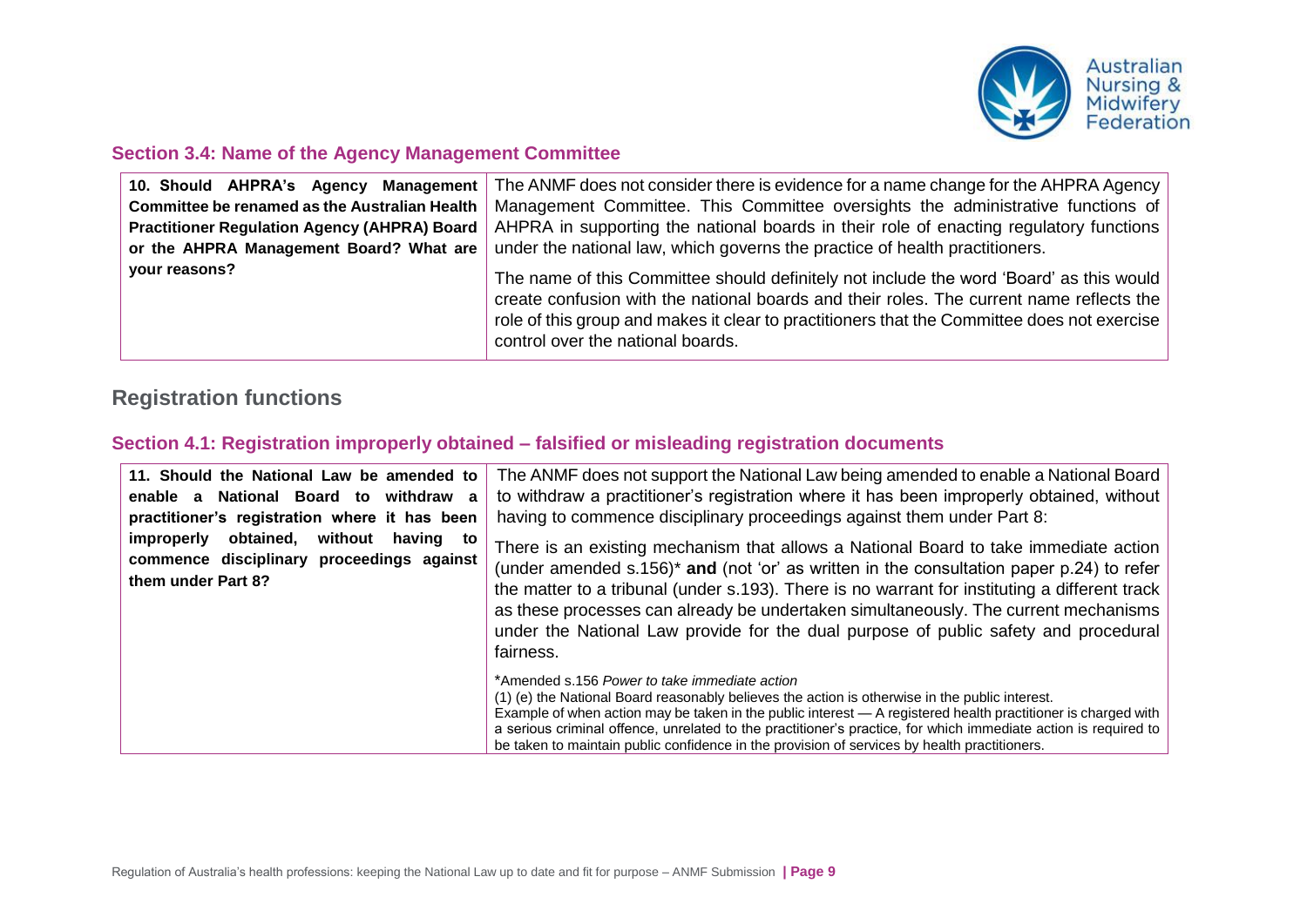

#### **Section 4.2: Endorsement of registration for midwife practitioners**

|                                                  | 12. Should the provision in the National Law   The ANMF does not see any reason for repealing this title. |
|--------------------------------------------------|-----------------------------------------------------------------------------------------------------------|
| that empowers the Nursing and Midwifery          |                                                                                                           |
| Board to grant an endorsement to a registered    |                                                                                                           |
| midwife to practise as a midwife practitioner be |                                                                                                           |
| repealed?                                        |                                                                                                           |
|                                                  |                                                                                                           |

#### **Section 4.3: Undertakings on registration**

| 13. Should ss. 83 and 112 of the National Law<br>be amended to empower a National Board to<br>accept an undertaking from a practitioner at<br>first registration or at renewal of registration?                                        | The ANMF supports the National Law being amended to empower a National Board to<br>accept an undertaking from a practitioner at first registration. This would provide more<br>flexibility for both the practitioner and the National Board, particularly as it would: a)<br>potentially reduce delays in processing a registration application, and b) mean that a<br>practitioner would have an 'undertaking' (which they've entered into voluntarily) on the<br>public register rather than a 'condition' (which has been imposed by the regulator). The<br>requirement of public protection is still met. |
|----------------------------------------------------------------------------------------------------------------------------------------------------------------------------------------------------------------------------------------|---------------------------------------------------------------------------------------------------------------------------------------------------------------------------------------------------------------------------------------------------------------------------------------------------------------------------------------------------------------------------------------------------------------------------------------------------------------------------------------------------------------------------------------------------------------------------------------------------------------|
|                                                                                                                                                                                                                                        | We do not, however, support the National Law being amended to empower a National<br>Board to accept an undertaking from a practitioner at renewal of registration. In this case,<br>the practitioner is already registered, thus in the system, and there are appropriate actions<br>which can be taken under existing provisions in the National Law.                                                                                                                                                                                                                                                        |
| 14. Should the National Law be amended to<br>empower a National Board to refuse to renew<br>the registration of a practitioner on the grounds<br>that the practitioner has failed to comply with<br>an undertaking given to the board? | The ANMF does not support the National Law being amended to empower a National<br>Board to refuse to renew the registration of a practitioner on the grounds that the<br>practitioner has failed to comply with an undertaking given to the Board. This change<br>would remove any flexibility for the Board to examine the reasons why compliance with<br>the undertaking had not occurred, and there may well be valid reasons for the practitioner<br>not being able to do so.                                                                                                                             |
|                                                                                                                                                                                                                                        | In addition, the ANMF is concerned the change may enable the Board to employ much<br>more extensive powers in order to assess whether an undertaking had indeed been<br>breached.                                                                                                                                                                                                                                                                                                                                                                                                                             |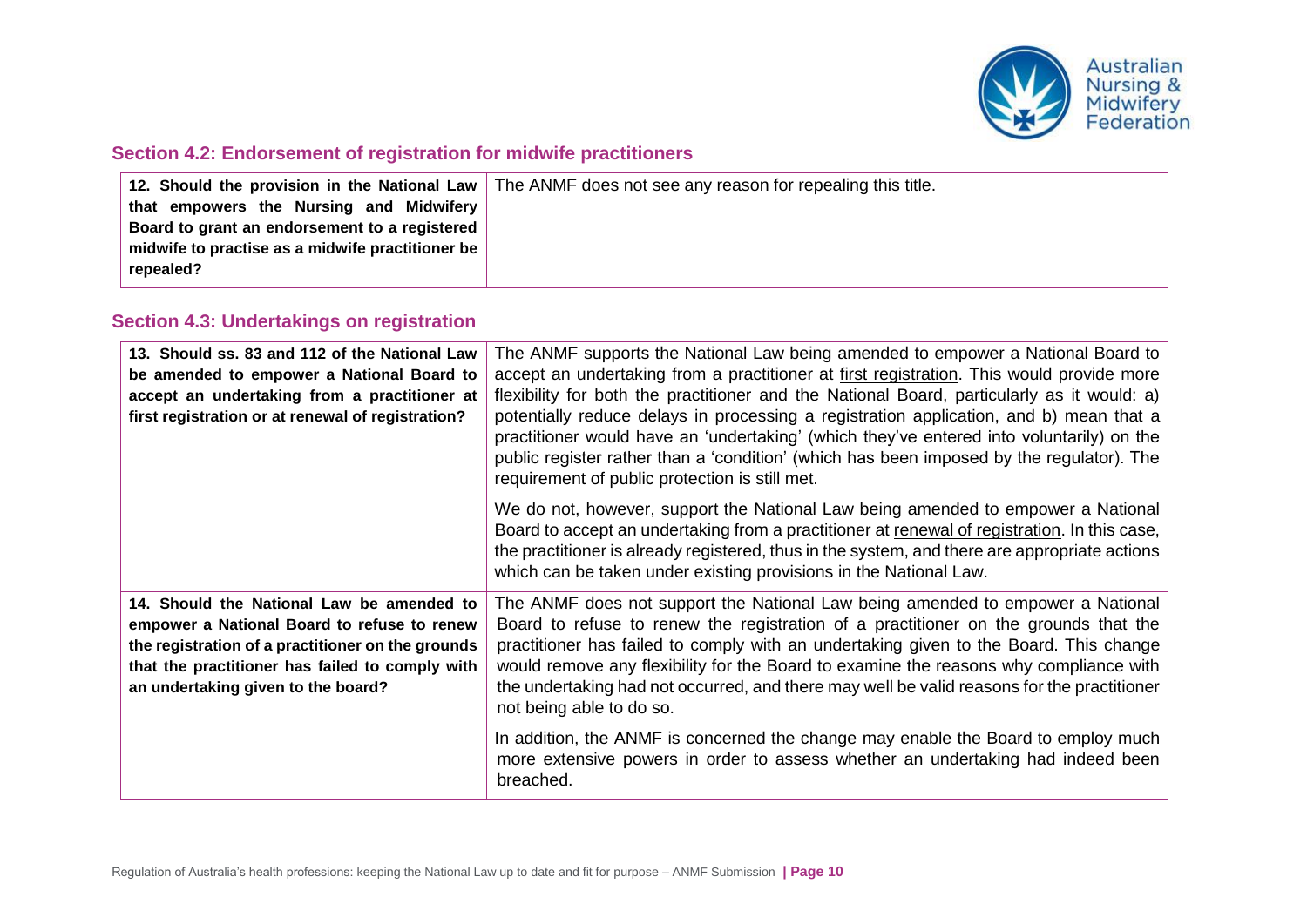

#### **Section 4.4: Reporting of professional negligence settlements and judgements**

| 15. Should the National Law be amended to<br>require reporting of professional negligence<br>settlements and judgements to the National<br>Boards? | The ANMF does not support the National Law being amended to require reporting of<br>professional negligence settlements and judgements to the National Boards.<br>There are already mechanisms within the National Law enabling the process for<br>disclosure. |
|----------------------------------------------------------------------------------------------------------------------------------------------------|----------------------------------------------------------------------------------------------------------------------------------------------------------------------------------------------------------------------------------------------------------------|
| 16. What do you see as the advantages and<br>disadvantages of the various options?                                                                 | The ANMF supports Option $1 - No$ change.<br>Current provisions in the National Law are more than adequate. There are no advantages<br>to Options 2, 3 or 4.                                                                                                   |
| 17. Which would be your preferred option?                                                                                                          | The ANMF prefers Option $1 - No$ change.                                                                                                                                                                                                                       |

#### **Section 4.5: Reporting of charges and convictions for scheduled medicines offences**

| 18. Should the National Law be amended to<br>require a practitioner to notify their National<br>Board if they have been charged with or | The ANMF does not support the National Law being amended to require a practitioner to<br>notify their National Board if they have been charged with or convicted of an offence under<br>drugs and poisons legislation in any jurisdiction.                                                                                                                                                                                                                                                                                                                                                                                                                                                                                                      |
|-----------------------------------------------------------------------------------------------------------------------------------------|-------------------------------------------------------------------------------------------------------------------------------------------------------------------------------------------------------------------------------------------------------------------------------------------------------------------------------------------------------------------------------------------------------------------------------------------------------------------------------------------------------------------------------------------------------------------------------------------------------------------------------------------------------------------------------------------------------------------------------------------------|
| convicted of an offence under drugs and<br>poisons legislation in any jurisdiction?                                                     | The current scheme already provides for relevant National Boards being informed of<br>criminal histories. For minor offences that might result in a diversion order, for example,<br>this may have no impact on fitness to practice or pose any risk of harm to the public.                                                                                                                                                                                                                                                                                                                                                                                                                                                                     |
|                                                                                                                                         | Registered practitioners should not be subject to greater obligations and scrutiny for<br>drug/poisons offences than any other form of offending. In situations where the offending<br>has had an impact on the health of the practitioner, and therefore their fitness to practice,<br>this will come to attention via notification for health reasons. Alternatively, if the offending<br>is connected with employment at a health service, this will, if appropriate, be subject to<br>performance and conduct notification. In the circumstances, creating an additional<br>requirement to notify seems unnecessary and has the potential to expose members to<br>greater scrutiny and potential conditions on registration than currently. |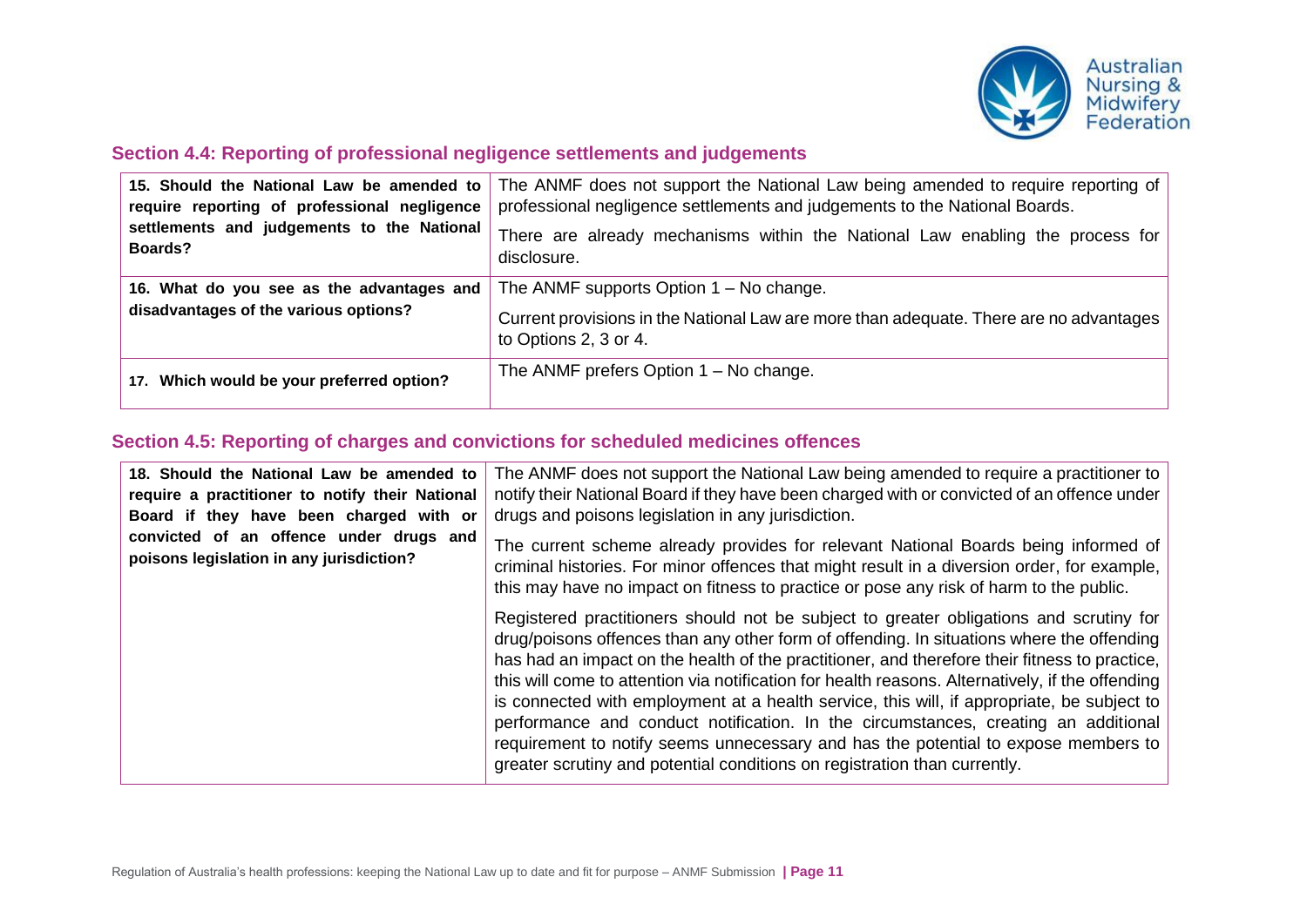

#### **Section 4.6: Practitioners who practise while their registration has lapsed**

| 19. Should the National Law be amended to         | The ANMF supports the National Law being amended to provide National Boards with           |
|---------------------------------------------------|--------------------------------------------------------------------------------------------|
| provide National Boards with the discretion to    | the discretion to deal with a practitioner who has inadvertently practised while           |
| deal with a practitioner who has inadvertently    | unregistered for a short period (and in doing so has breached the title protection or      |
| practised while unregistered for a short period   | practice restriction provisions) by applying the disciplinary powers under Part 8 s. 178   |
| (and in doing so has breached the title           | rather than prosecuting the practitioner for an offence under Part 7.                      |
| protection or practice restriction provisions) by | However, the term 'short period' requires a definition. Is this measured in days or weeks? |
| applying the disciplinary powers under Part 8 s.  |                                                                                            |
| 178 rather than prosecuting the practitioner for  |                                                                                            |
| an offence under Part 7?                          |                                                                                            |

#### **Section 4.7: Power to require a practitioner to renew their registration if their suspension spans a registration renewal date**

| 20. Should the National Law be amended to<br>require a practitioner whose registration was<br>suspended at one or more registration renewal<br>dates, to apply to renew their registration when<br>returning to practice? | The ANMF does not support the National Law being amended to require a practitioner<br>whose registration was suspended at one or more registration renewal dates, to apply to<br>renew their registration when returning to practice. This is unnecessarily onerous and is<br>applying yet another condition on the practitioner who has already completed the<br>requirements of their suspension.                                                                                                                                                                                                                                          |
|---------------------------------------------------------------------------------------------------------------------------------------------------------------------------------------------------------------------------|----------------------------------------------------------------------------------------------------------------------------------------------------------------------------------------------------------------------------------------------------------------------------------------------------------------------------------------------------------------------------------------------------------------------------------------------------------------------------------------------------------------------------------------------------------------------------------------------------------------------------------------------|
|                                                                                                                                                                                                                           | The ANMF agrees that "once a practitioner's suspension ends, all of the practitioner's<br>rights and privileges as a registered health practitioner are 'revived' (along with their<br>obligations), and so the practitioner should not be required to undergo an additional<br>process to demonstrate their suitability to practice (such as registration renewal)."                                                                                                                                                                                                                                                                        |
|                                                                                                                                                                                                                           | The ANMF contends the practitioner should not have to undergo a period of catch up with<br>regard to meeting registration standards from during their period of suspension (such as<br>the recency of practice or continuing professional development requirements),<br>particularly if their period of suspension was lengthy. This is yet a second layer of<br>rehabilitation. The National Law should allow the National Board to draw a line in the sand<br>on these requirements, and instead of retrospective catch up, have the flexibility of<br>individual assessment of these practitioners as to a period of supervised practice. |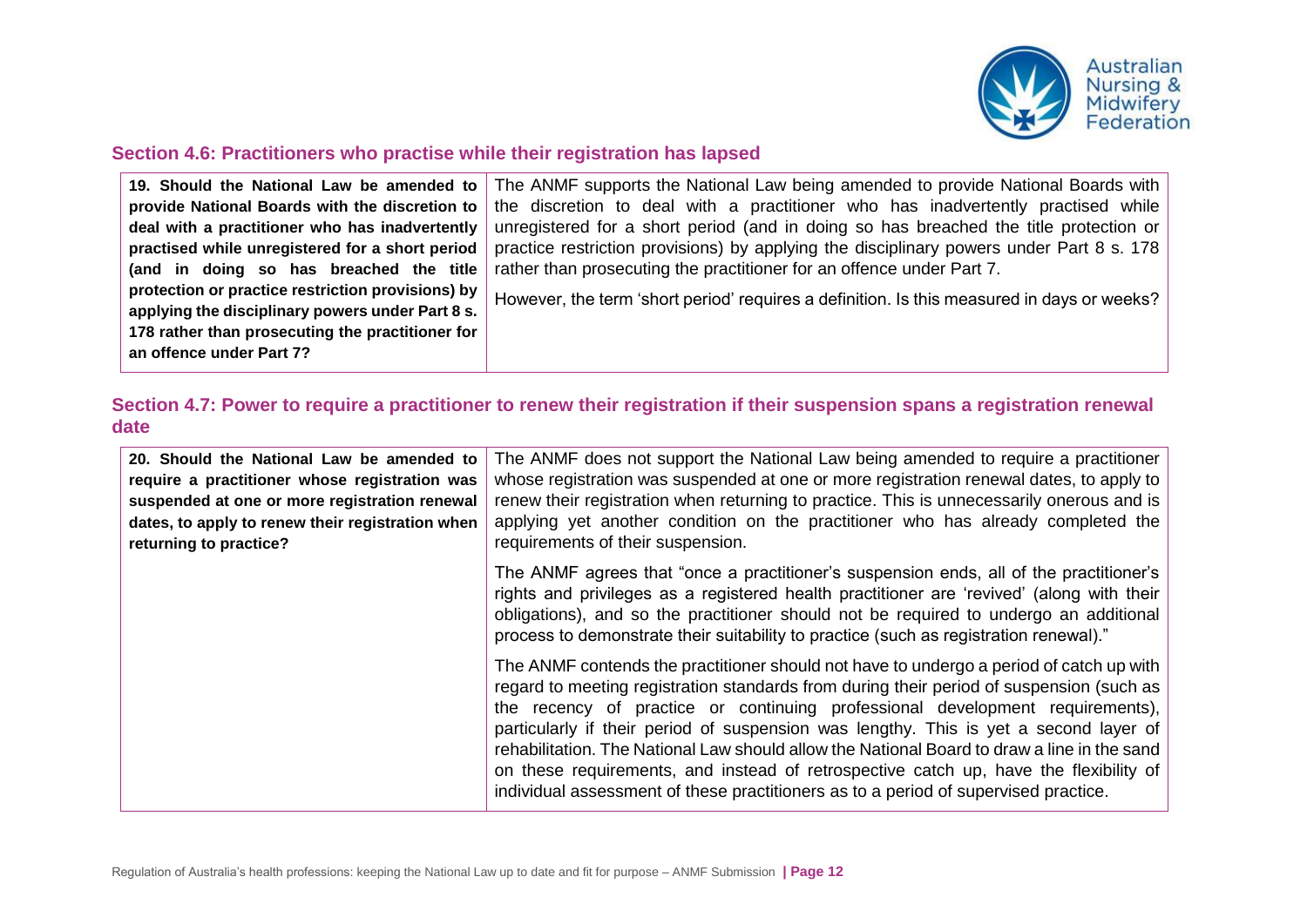

| for<br>timeframes<br>21. Noting<br>the<br>current   | As per response above, the ANMF does not agree with the registered practitioner having |
|-----------------------------------------------------|----------------------------------------------------------------------------------------|
| registered practitioner's applying to renew their   | to apply to renew their registration.                                                  |
| registration (within one<br>the<br>month of         |                                                                                        |
| registration period ending) and for providing       |                                                                                        |
| written notice to a National Board of a 'notifiable |                                                                                        |
| event' (within seven days), what would be a         |                                                                                        |
| timeframe<br>for<br>reasonable<br>reauirina<br>a a  |                                                                                        |
| practitioner to apply to renew their registration   |                                                                                        |
| after returning to practice following a             |                                                                                        |
| suspension?                                         |                                                                                        |
|                                                     |                                                                                        |

# **Health, performance and conduct**

#### **Section 5.1: Mandatory notifications by employers**

| 22. Should the National Law be amended to<br>clarify the mandatory reporting obligations of<br>notify AHPRA<br>employers<br>when<br>to<br>a<br>practitioner's right to practise is withdrawn or<br>restricted due to patient safety concerns<br>associated with their conduct, professional<br>performance or health? What are your reasons? | There is a confusing change of language in the consultation paper between 'restriction of<br>right to practice' (p.39) and 'withdrawal of clinical privileges'(p.40). Restriction of a<br>practitioner's right to practice is the remit of a National Board.<br>Therefore, the ANMF does not support the National Law being amended to clarify the<br>mandatory reporting obligations of employers to notify AHPRA when a practitioner's right<br>to practise is withdrawn or restricted due to patient safety concerns associated with their<br>conduct, professional performance or health. |
|----------------------------------------------------------------------------------------------------------------------------------------------------------------------------------------------------------------------------------------------------------------------------------------------------------------------------------------------|-----------------------------------------------------------------------------------------------------------------------------------------------------------------------------------------------------------------------------------------------------------------------------------------------------------------------------------------------------------------------------------------------------------------------------------------------------------------------------------------------------------------------------------------------------------------------------------------------|
|                                                                                                                                                                                                                                                                                                                                              | However, the National Law could be amended to clarify the mandatory reporting<br>obligations of employers to notify AHPRA when a practitioner's clinical privileges are<br>withdrawn or restricted due to patient safety concerns associated with their conduct,<br>professional performance or health.                                                                                                                                                                                                                                                                                       |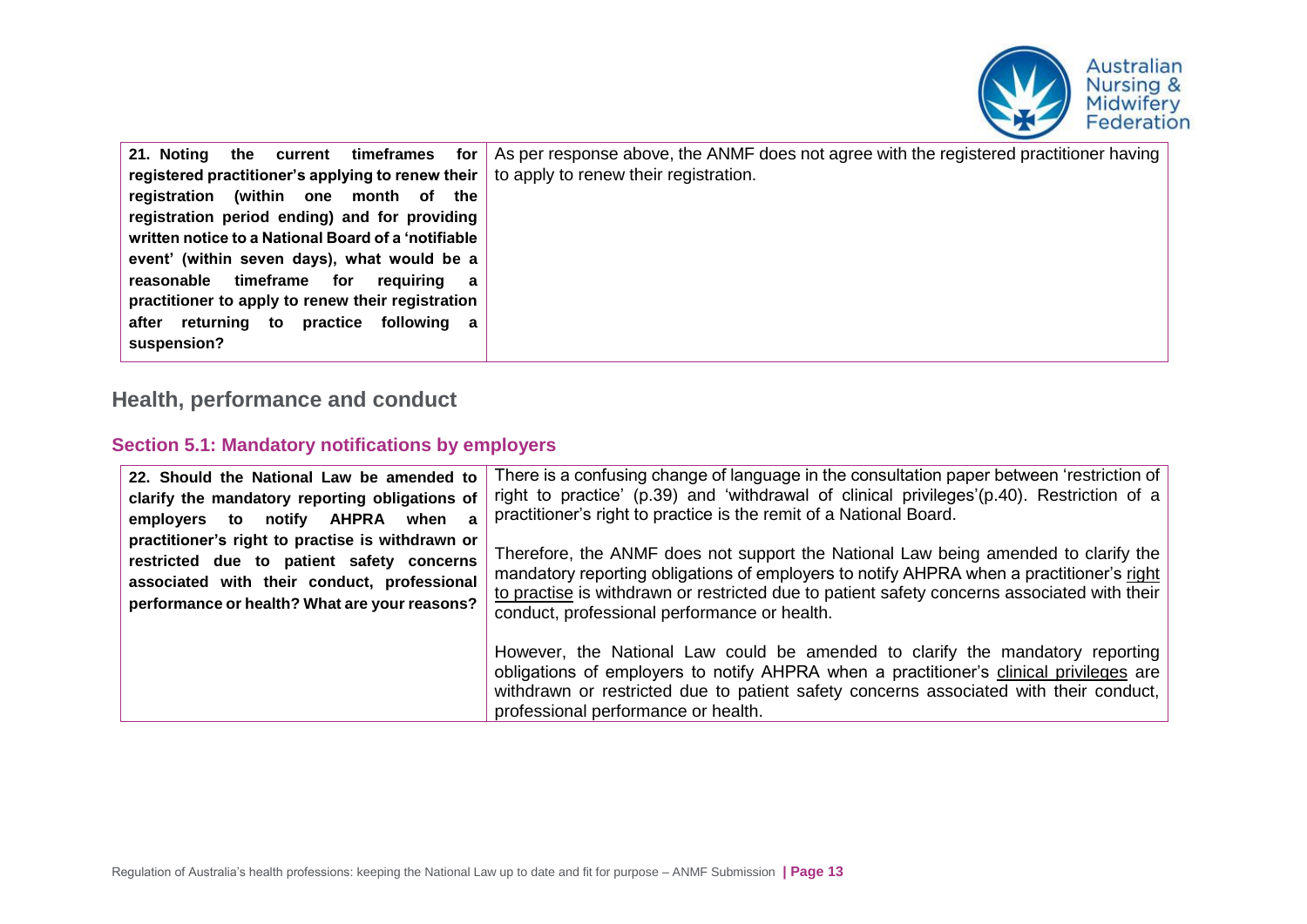

#### **Section 5.2.1: Access to clinical records during preliminary assessment**

|                                                                                          | 23. Should Part 8 Division 5 of the National Law   The ANMF does not support Part 8 Division 5 of the National Law (preliminary |
|------------------------------------------------------------------------------------------|---------------------------------------------------------------------------------------------------------------------------------|
| (preliminary assessment) be amended to                                                   | assessment) being amended to empower practitioners and employers to provide patient $ $                                         |
| empower                                                                                  | <b>practitioners</b> and employers to and practitioner records when requested to do so by a National Board.                     |
| provide patient and practitioner records when<br>requested to do so by a National Board? | The treatment of patient records is appropriately confined to the formal investigation<br>process under Part 8.                 |

#### **Section 5.2.2: Referral to another entity at or following preliminary assessment**

| 24. Should Part 8 Division 5 of the National Law                                                                    | The ANMF does not support Part 8 Division 5 of the National Law to be amended to clarify                                                                                                                                                                                                                                                                                                                              |
|---------------------------------------------------------------------------------------------------------------------|-----------------------------------------------------------------------------------------------------------------------------------------------------------------------------------------------------------------------------------------------------------------------------------------------------------------------------------------------------------------------------------------------------------------------|
| be amended to clarify the powers of a National                                                                      | the powers of a National Board following preliminary assessment, including a specific                                                                                                                                                                                                                                                                                                                                 |
| Board following preliminary assessment,                                                                             | power to enable the National Board to refer the matter to be dealt with by another entity.                                                                                                                                                                                                                                                                                                                            |
| including a specific power to enable the<br>National Board to refer a matter to be dealt with<br>by another entity? | The only possible exception to this is to enable the National Board to be able to refer the<br>matter back to the employer. That is, the National Board would be confined to referring<br>back to the employer, if the employer is the complainant, and not to other entities. This<br>would enable performance management issues to be referred straight back to the<br>employer if the employer is the complainant. |

#### **Section 5.3.1: Production of documents and the privilege against self-incrimination**

|                                                                                                                                            | 25. Should the provisions of the National Law   The ANMF does not support the provisions of the National Law about producing |
|--------------------------------------------------------------------------------------------------------------------------------------------|------------------------------------------------------------------------------------------------------------------------------|
| about producing documents or answering                                                                                                     | documents or answering questions being amended to give the option for a person to                                            |
| questions be amended to require a person to                                                                                                | produce self-incriminating material or give them the option to do so.                                                        |
| produce self-incriminating material or give                                                                                                |                                                                                                                              |
| them the option to do so? If so:                                                                                                           |                                                                                                                              |
| Should this only apply to the production of<br>documents but not answering questions or<br>providing information not already in existence? |                                                                                                                              |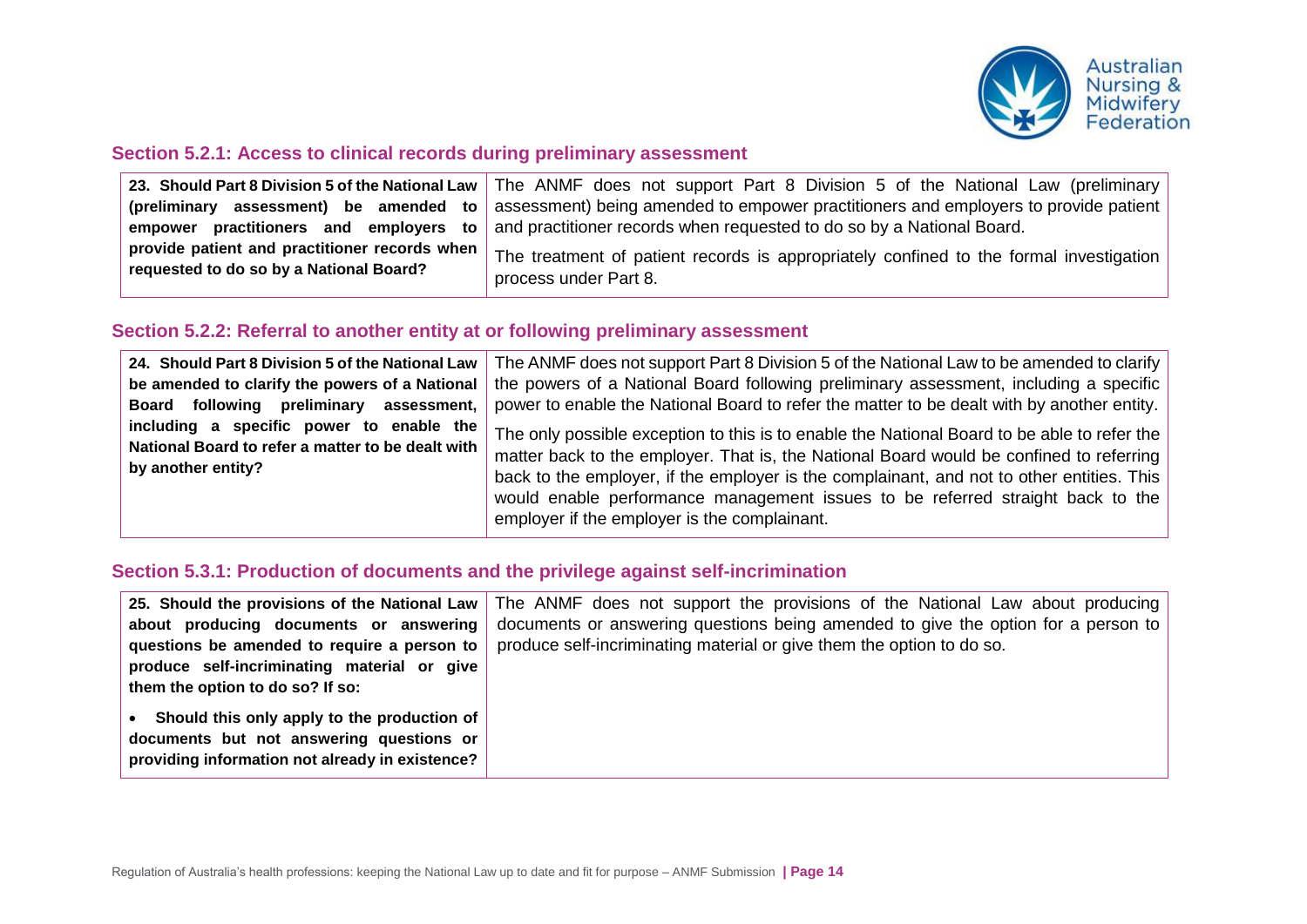

| What protections should apply to the<br>subsequent use of that material?                                                             |                                                                                                                                 |
|--------------------------------------------------------------------------------------------------------------------------------------|---------------------------------------------------------------------------------------------------------------------------------|
| • Should the material be prevented from<br>being used in criminal proceedings, civil<br>penalty proceedings or civil proceedings?    |                                                                                                                                 |
| • Should this protection only extend to the<br>material directly obtained or also to anything<br>derived from the original material? |                                                                                                                                 |
| 26. Should the provisions be retained in their<br>current form? What are your reasons?                                               | Yes. Privilege against self-incrimination is a fundamental right for a person and there is<br>no justification for its removal. |

#### **Section 5.4.1: Show cause process for practitioners and students**

| 27. Should the National Law be amended to<br>enable a National Board to take action under<br>another division following a show cause<br>process under s. 179?                                                                     | The ANMF supports the National Law being amended to enable a National Board to<br>take action under another division following a show cause process under s.179.                                                                    |
|-----------------------------------------------------------------------------------------------------------------------------------------------------------------------------------------------------------------------------------|-------------------------------------------------------------------------------------------------------------------------------------------------------------------------------------------------------------------------------------|
| 28. Should the National Law be amended to<br>provide a statutory requirement for a National<br>Board to offer a show cause process under<br>s. 179 in any circumstance where it proposes to<br>take relevant action under s. 178? | The ANMF supports the National Law being amended to provide a statutory<br>requirement for a National Board to offer a show cause process under s.179 in any<br>circumstance where it proposes to take relevant action under s.178. |

#### **Section 5.4.2: Discretion not to refer a matter to a tribunal**

|                                                   | 29. Should the National Law be amended to $ $ The ANMF supports the National Law being amended to empower a National Board $ $           |
|---------------------------------------------------|------------------------------------------------------------------------------------------------------------------------------------------|
|                                                   | empower a National Board to decide not to refer   to decide not to refer a matter to the responsible tribunal for hearing when the board |
|                                                   | a matter to the responsible tribunal for hearing   reasonably forms the view that there are no serious ongoing risks to the public.      |
| when the board reasonably forms the view that $ $ |                                                                                                                                          |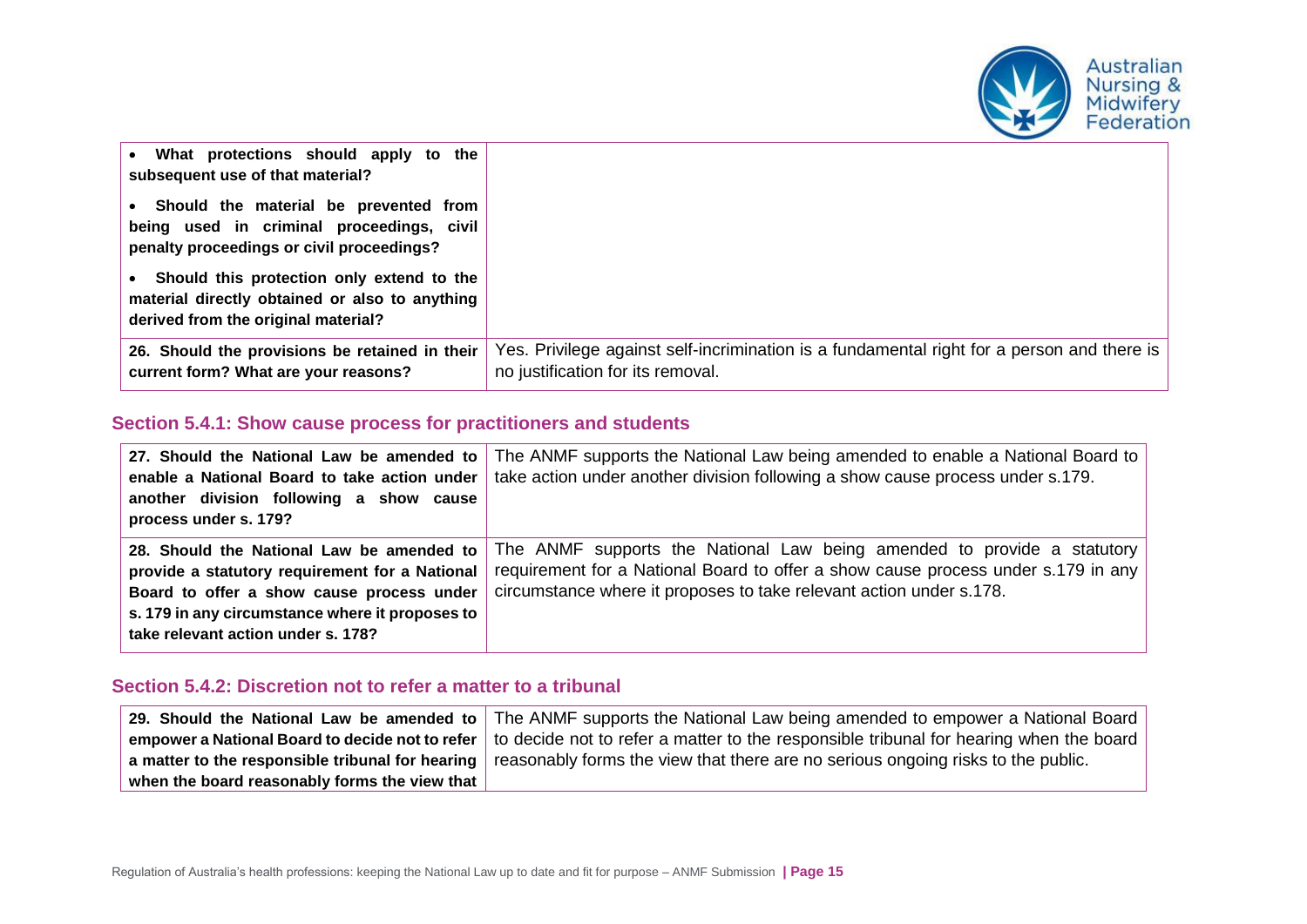

| constraints should be placed on the exercise of $\vert$ demonstrated. | there are no serious ongoing risks to the   This would allow for greater flexibility in the Board's decision making and for processes  <br>public? If not, why? If so, then why and what of natural justice to apply to the practitioner especially where hardship can be |
|-----------------------------------------------------------------------|---------------------------------------------------------------------------------------------------------------------------------------------------------------------------------------------------------------------------------------------------------------------------|
| such discretion?                                                      | Constraints placed on the exercise of such discretion should meet the public interest<br>test of 'justice being seen to be done' and for the event to appear 'on the public record<br>to act as a deterrent [and to enable] improvements in practice [to be] made'.       |

#### **Section 5.4.3: Settlement by agreement between the parties**

| 30. Should the National Law be amended to                                                                                    | The ANMF supports the National Law being amended to provide flexibility for National                                                                                                                                                                                                  |
|------------------------------------------------------------------------------------------------------------------------------|---------------------------------------------------------------------------------------------------------------------------------------------------------------------------------------------------------------------------------------------------------------------------------------|
| provide flexibility for National Boards to settle a                                                                          | Boards to settle a matter by agreement between the practitioner, the notifier and the                                                                                                                                                                                                 |
| matter by agreement between the practitioner,                                                                                | board where any public risks identified in the notification are adequately addressed                                                                                                                                                                                                  |
| the notifier and the board where any public                                                                                  | and the parties are agreeable.                                                                                                                                                                                                                                                        |
| risks identified in the notification<br>are<br>adequately addressed and the parties are<br>agreeable? What are your reasons? | This provides for greater flexibility for the regulator in potentially achieving speedier<br>resolution of cases at an earlier stage, and, has the advantages of 'buy in' and thus<br>commitment from all parties to resolve issues, and enables the practitioner to move<br>forward. |

#### **Section 5.4.4: Public statements and warnings**

| 31. Should the National Law be amended to       | The ANMF does not agree with the National Law being amended to empower a                   |
|-------------------------------------------------|--------------------------------------------------------------------------------------------|
| empower a National Board/AHPRA to issue a       | National Board/AHPRA to issue a public statement or warning with respect to risks to       |
| public statement or warning with respect to     | the public identified in the course of exercising its regulatory powers under the National |
| risks to the public identified in the course of | Law.                                                                                       |
| exercising its regulatory powers under the      | We consider there are enough measures already in place in the National Law and             |
| National Law? What are your reasons?            | National Boards should have confidence in the existing system.                             |
| 32. If public statement and warning powers      | If public statement and warning powers were to be introduced, the ANMF agrees that         |
| were to be introduced, should these powers be   | these powers should be subject to a 'show cause' process before a public statement         |
| subject to a 'show cause' process before a      | or warning is issued. This is in accordance with the application of natural justice.       |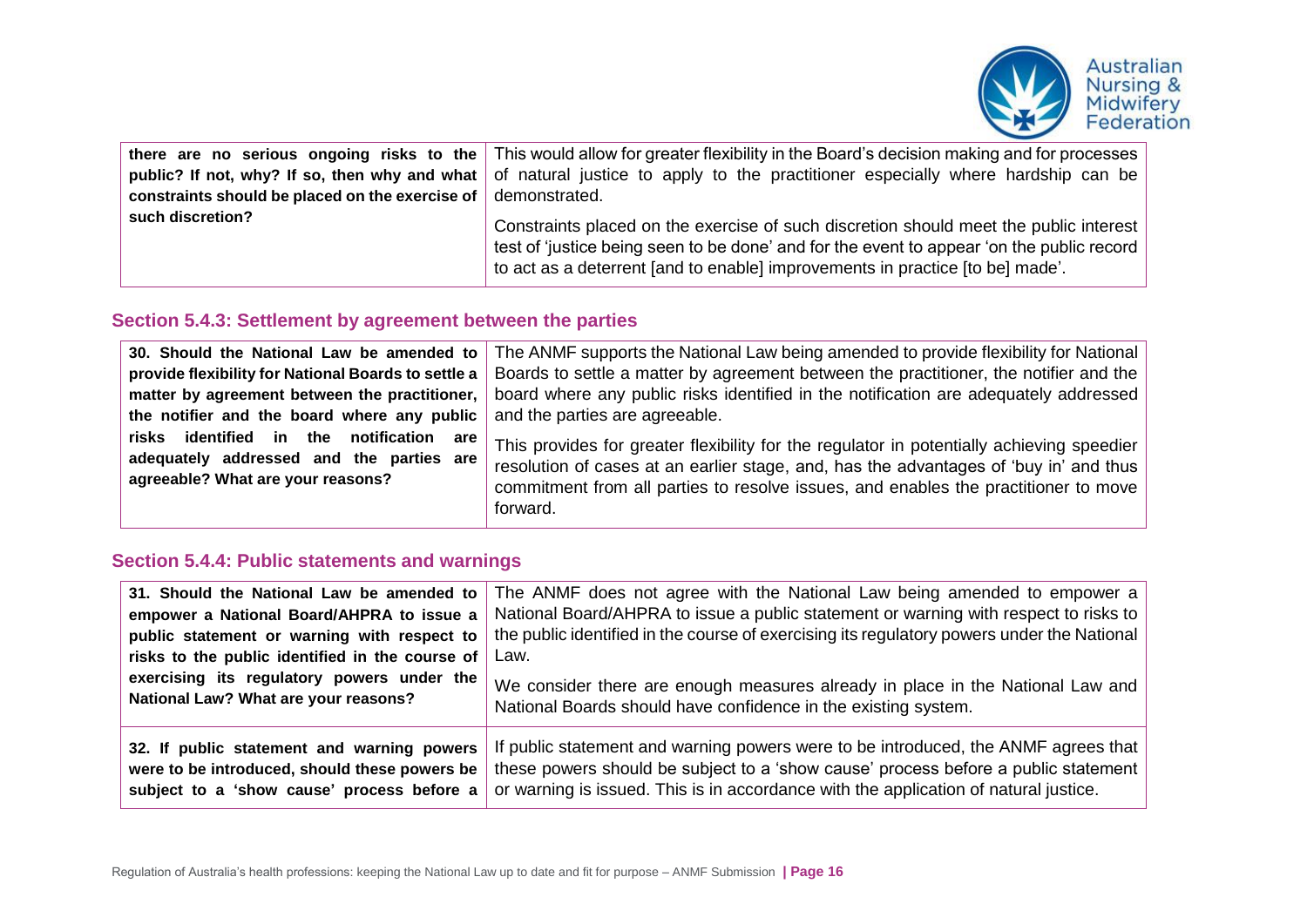

**public statement or warning is issued? What are your reasons?**

#### **Section 5.5.1: Power to disclose details of chaperone conditions**

| 33. Should the National Law be amended to                                                                                                                              | The ANMF does not support the National Law being amended to empower a National                                                                                                                                                                                                                                                                                                                     |
|------------------------------------------------------------------------------------------------------------------------------------------------------------------------|----------------------------------------------------------------------------------------------------------------------------------------------------------------------------------------------------------------------------------------------------------------------------------------------------------------------------------------------------------------------------------------------------|
| empower a National Board to require a                                                                                                                                  | Board to require a practitioner to disclose to their patients/clients the reasons for a                                                                                                                                                                                                                                                                                                            |
| practitioner to disclose to their patients/clients                                                                                                                     | chaperone requirement imposed on their registration.                                                                                                                                                                                                                                                                                                                                               |
| the reasons for a chaperone requirement                                                                                                                                | We consider that the National Board must tell the chaperone the reasons for the                                                                                                                                                                                                                                                                                                                    |
| imposed on their registration? What are your                                                                                                                           | chaperone requirement imposed on the practitioner's registration, and this should be                                                                                                                                                                                                                                                                                                               |
| reasons?                                                                                                                                                               | sufficient.                                                                                                                                                                                                                                                                                                                                                                                        |
| 34. Should the National Law be amended to<br>provide powers for a National Board to brief<br>chaperones as to the reasons for the<br>chaperone? What are your reasons? | The ANMF supports the National Law being amended to provide powers for a National<br>Board to brief chaperones as to the reasons for the chaperone.<br>Further to our response above, disclosure of the reason for a chaperone being<br>required must be given to the person acting as chaperone to enable full protection for<br>the public, and, in the interests of the chaperone's own safety. |

#### **Section 5.5.2: Power to give notice to a practitioner's former employer**

| 35. Should the National Law be amended to          | The ANMF does not support the National Law being amended to enable a national             |
|----------------------------------------------------|-------------------------------------------------------------------------------------------|
| enable a National Board to obtain details of       | board to obtain details of previous employers and to disclose to a practitioner's         |
| previous employers and to disclose to a            | previous employer(s) changes to the practitioner's registration status where there is     |
| practitioner's previous employer(s) changes to     | reasonable belief that the practitioner's practice may have exposed people to risk of     |
| the practitioner's registration status where       | harm.                                                                                     |
| there is reasonable belief that the practitioner's | The Register should be the point of reference for any previous, current or potential      |
| practice may have exposed people to risk of        | employers on the registration status of a practitioner.                                   |
| harm? If not, why? If yes, then why and what       |                                                                                           |
| timeframe should apply for the exercise of         | The ANMF considers that this unnecessary reach of investigation carries a high            |
| these notice powers?                               | administrative function for the National Board to track previous employers, especially    |
|                                                    | if the practitioner does not self-disclose this information. The National Law already has |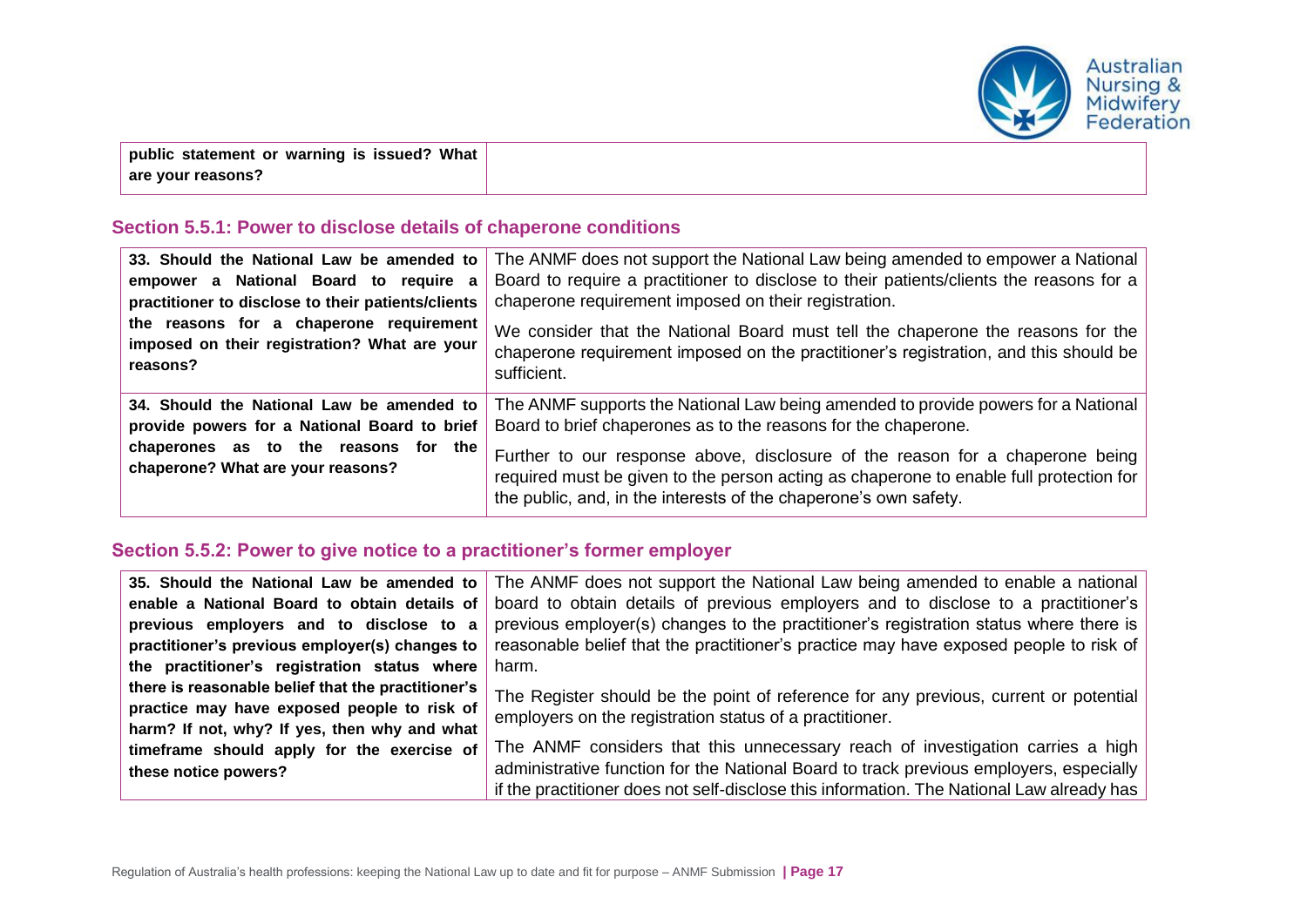

| I mandatory reporting and other mechanisms to cover this matter without the need for<br>amendment. |
|----------------------------------------------------------------------------------------------------|
|                                                                                                    |

#### **Section 5.6.1: Right of appeal of a caution**

| 36. Should the National Law be amended to<br>enable a right of appeal against a decision by a | The ANMF supports the National Law being amended to enable a right of appeal<br>against a decision by a National Board to issue a caution.                                                                                                                                     |
|-----------------------------------------------------------------------------------------------|--------------------------------------------------------------------------------------------------------------------------------------------------------------------------------------------------------------------------------------------------------------------------------|
| <b>National Board to issue a caution?</b>                                                     | We agree with the Senate Community Affairs References Committee 2017<br>recommendation that the decision to issue a caution be an appellable decision, in<br>line with other decisions made by the National Boards.<br>This amendment provides an option for the practitioner. |
| 37. Which would be your preferred option?                                                     | The ANMF supports Option 3: Amend the National Law to include a caution as an<br>appellable decision.                                                                                                                                                                          |

#### **Section 5.6.2: The rights of review of notifiers**

| 38. Should the National Law be amended to<br>provide a right for a notifier (complainant) to<br>seek a merits review of certain disciplinary<br>decisions of a National Board? What are your<br>reasons?                                         | The ANMF does not support the National Law being amended to provide a right for<br>a notifier (complainant) to seek a merits review of certain disciplinary decisions of a<br>National Board.<br>The decision should rest with the National Board which has undertaken the<br>investigation. |
|--------------------------------------------------------------------------------------------------------------------------------------------------------------------------------------------------------------------------------------------------|----------------------------------------------------------------------------------------------------------------------------------------------------------------------------------------------------------------------------------------------------------------------------------------------|
| 39. Which would be your preferred option?                                                                                                                                                                                                        | The ANMF's preferred option is Option 1: No change.                                                                                                                                                                                                                                          |
| 40. If yes, which decisions should be<br>reviewable and who should hear such appeals,<br>for example, an internal panel convened by<br>AHPRA or the National Health Practitioner<br>Ombudsman and Privacy Commissioner, or<br>some other entity? | N/A                                                                                                                                                                                                                                                                                          |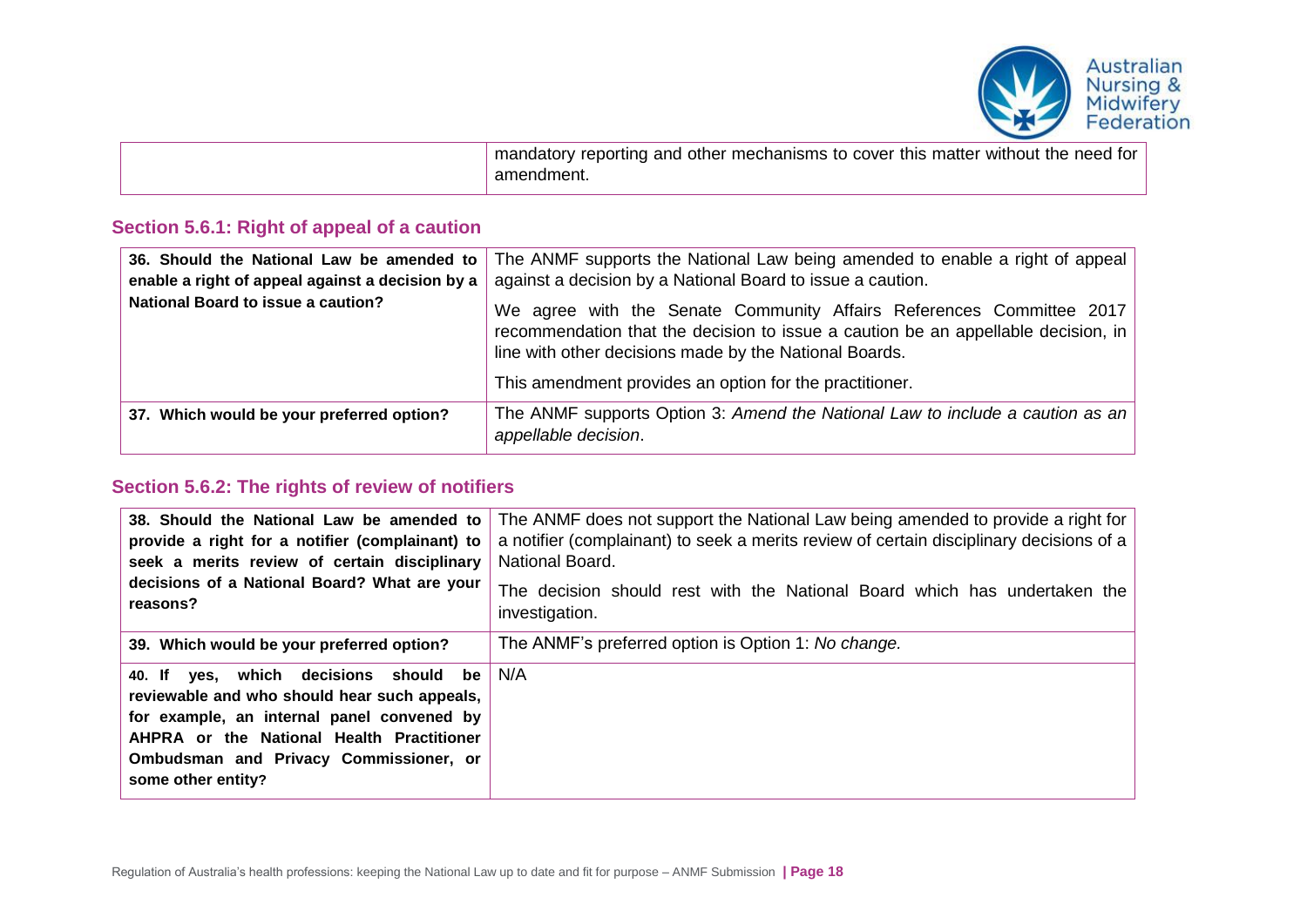

# **Offences and penalties**

#### **Section 6.1: Title protection: surgeons and cosmetic surgeons**

| 41. Should the National Law be amended to No comment<br>restrict the use of the title 'cosmetic surgeon'?<br>If not, why? If so, why and which practitioners<br>should be able to use this title? |  |
|---------------------------------------------------------------------------------------------------------------------------------------------------------------------------------------------------|--|
| 42. Should the National Law be amended to   No comment<br>restrict the use of the title 'surgeon'? if not,<br>why? If so, why and which practitioners should<br>be able to use such titles?       |  |

#### **Section 6.2: Direct or incite offences**

| 43. Are the current provisions of the National<br>Law sufficient to equip regulators to deal with<br>corporate directors or managers to direct or<br>incite their registered health practitioner | The ANMF does not consider that the current provisions of the National Law are<br>sufficient to equip regulators to deal with corporate directors or managers who direct<br>or incite their registered health practitioner employees to practise in ways that would<br>constitute unprofessional conduct or professional misconduct. |
|--------------------------------------------------------------------------------------------------------------------------------------------------------------------------------------------------|--------------------------------------------------------------------------------------------------------------------------------------------------------------------------------------------------------------------------------------------------------------------------------------------------------------------------------------|
| employees to practise in ways that would                                                                                                                                                         |                                                                                                                                                                                                                                                                                                                                      |
| unprofessional<br>constitute<br>conduct<br>or                                                                                                                                                    |                                                                                                                                                                                                                                                                                                                                      |
| professional misconduct?                                                                                                                                                                         |                                                                                                                                                                                                                                                                                                                                      |
| 44. Are the penalties sufficient for this type of                                                                                                                                                | The National Law does not currently provide sufficient scope or penalty for                                                                                                                                                                                                                                                          |
| conduct? Should the penalties be increased to<br>\$60,000 for an individual and \$120,000 for a body                                                                                             | employers who direct and incite their registered health practitioner employees to<br>practise in ways that would constitute unprofessional conduct or professional                                                                                                                                                                   |
| corporate, in line with the increased penalties                                                                                                                                                  | misconduct.                                                                                                                                                                                                                                                                                                                          |
| for other offences?                                                                                                                                                                              |                                                                                                                                                                                                                                                                                                                                      |
|                                                                                                                                                                                                  | The current penalties are not sufficient and should be increased for a body corporate.                                                                                                                                                                                                                                               |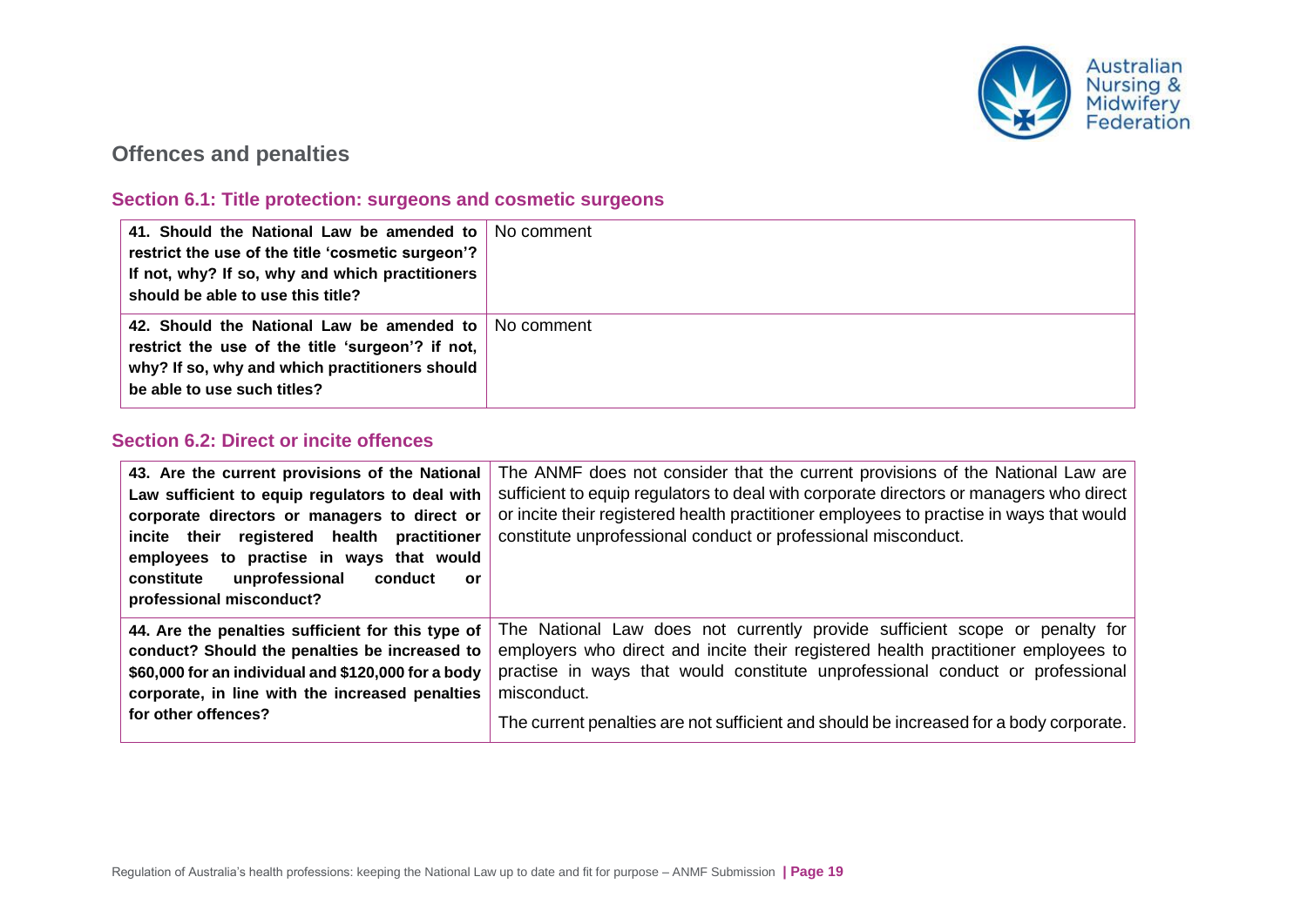

| 45. Should there be provision in the National   | The ANMF agrees there should be provision in the National Law for a register of      |
|-------------------------------------------------|--------------------------------------------------------------------------------------|
| Law for a register of people convicted of a     | people convicted of a 'direct or incite' offence, which would include publishing the |
| 'direct or incite' offence, which would include | names of those convicted of such offences.                                           |
| publishing the names of those convicted of      | We consider this would act as a deterrent, as well as being a means of protecting    |
| such offences?                                  | employees.                                                                           |
| 46. Should the National Law be amended to       | The ANMF supports the National Law being amended to provide powers to prohibit       |
| provide powers to prohibit a person who has     | a person who has been convicted of a 'direct or incite' offence from running a       |
| been convicted of a 'direct or incite' offence  | business that provides a specified health service or any health service.             |
| from running a business that provides a         | The phrase should be amended to read:                                                |
| specified health service or any health service? | "direct, incite or creates an environment which seeks to direct and/or incite".      |

#### **Section 6.3.1: Prohibiting testimonials in advertising**

| 47. Is the prohibition on testimonials still<br>needed in the context of the internet and social<br>media? Should it be modified in some way, and<br>if so, in what way? If not, why? | The ANMF considers the prohibition on testimonials in the context of the internet and<br>social media is still relevant to a registered health practitioner's, or their employer's,<br>website.<br>However, the prohibition should be modified in relation to a service directory site or<br>a consumer blog, where these are not linked to the practitioner and for which the<br>practitioner has no control as to the content. |
|---------------------------------------------------------------------------------------------------------------------------------------------------------------------------------------|----------------------------------------------------------------------------------------------------------------------------------------------------------------------------------------------------------------------------------------------------------------------------------------------------------------------------------------------------------------------------------------------------------------------------------|
| 48. Which would be your preferred option?                                                                                                                                             | The ANMF prefers Option 2: Amend the National Law to limit the scope of the<br>prohibition on using testimonials in advertising to apply only to advertising<br>undertaken by the registered health practitioner or their employer.                                                                                                                                                                                              |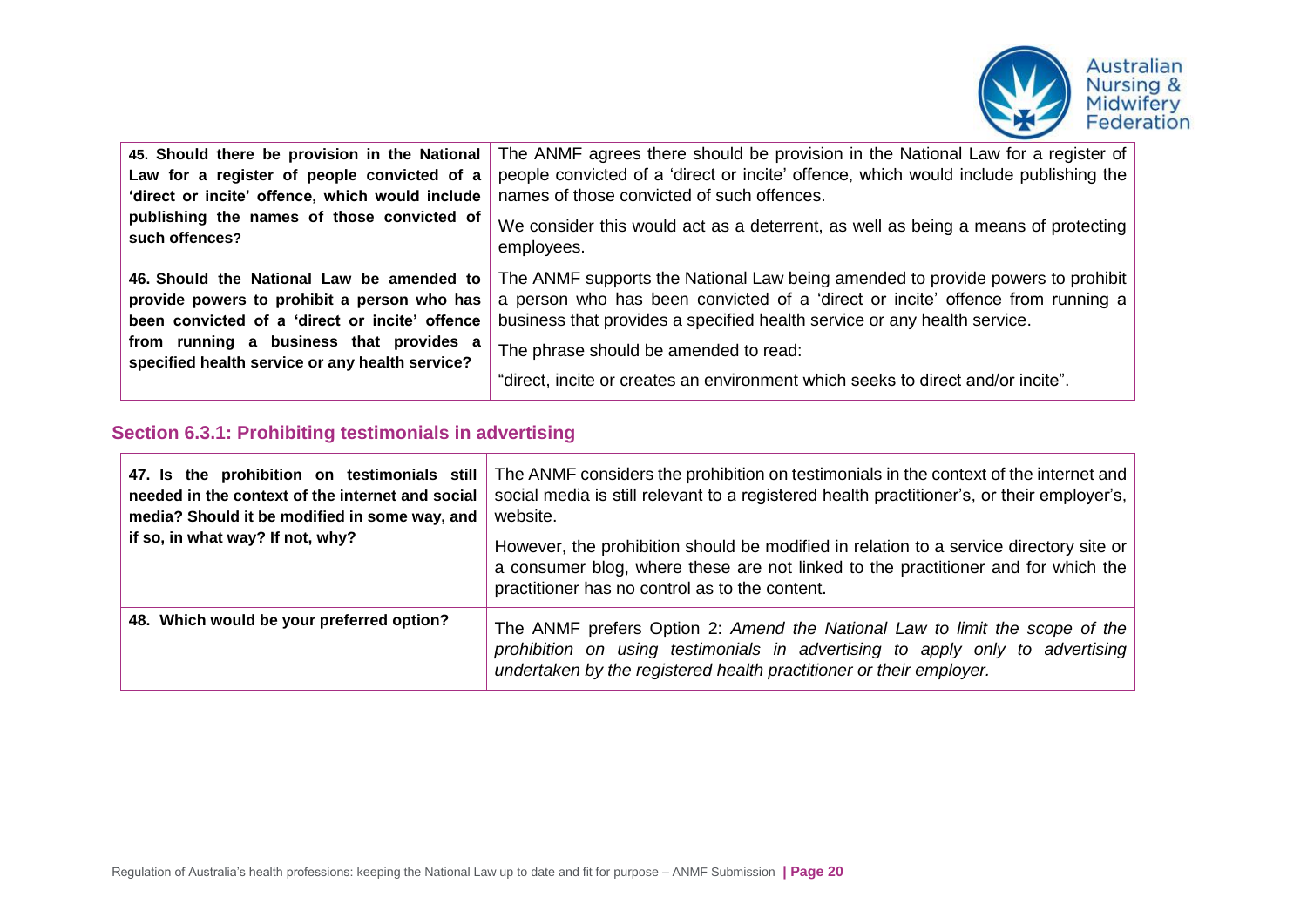

#### **Section 6.3.2: Penalties for advertising offences**

|                                              | 49. Is the monetary penalty for advertising No. The ANMF supports Option 3 which is to <i>increase the penalties for breaching</i> |
|----------------------------------------------|------------------------------------------------------------------------------------------------------------------------------------|
|                                              | offences set at an appropriate level given other advertising provisions by another amount to more closely align with advertising   |
| offences                                     | under the National Law and <i>breaches under the Australian Consumer Law</i> (Consultation paper p.63).                            |
| community expectations about the seriousness |                                                                                                                                    |
| of the offending behaviour?                  |                                                                                                                                    |

# **Information and privacy**

#### **Section 7.1: Information on the public register**

| 50. Is the range of practitioner information and<br>the presentation of this information sufficient<br>for the various user groups?                                                                                                                                                    | The ANMF considers the range of practitioner information and the presentation of<br>this information on the public register is sufficient for the various user groups.                                                                 |
|----------------------------------------------------------------------------------------------------------------------------------------------------------------------------------------------------------------------------------------------------------------------------------------|----------------------------------------------------------------------------------------------------------------------------------------------------------------------------------------------------------------------------------------|
| 51. Should the National Law be amended to<br>expand the type of information recorded on the<br>national registers and specialist registers?                                                                                                                                            | The ANMF does not consider the National Law needs to be amended to expand the<br>type of information recorded on the national registers.                                                                                               |
|                                                                                                                                                                                                                                                                                        | We reiterate that privacy should be upheld and prompt action taken when requests<br>are made by the practitioner for specific information to be removed for personal<br>safety reasons.                                                |
| 52. What additional information do you think<br>should be available on the public register?<br>Why?                                                                                                                                                                                    | The ANMF does not consider any additional information needs to be available on<br>the public register.                                                                                                                                 |
| you think details, such as<br>53. Do<br>a<br>practitioner's disciplinary history including<br>disciplinary findings of other regulators, bail<br>conditions<br>criminal<br>and<br>charges<br>and<br>convictions, should be recorded on the public<br>register? If not, why not? If so: | The ANMF does not support details, such as a practitioner's disciplinary history,<br>including disciplinary findings of other regulators, bail conditions and criminal<br>charges and convictions, be recorded on the public register. |
|                                                                                                                                                                                                                                                                                        | Our reason is that if any of that information was directly related to the practitioner's<br>practice, then it would already be on the public register.                                                                                 |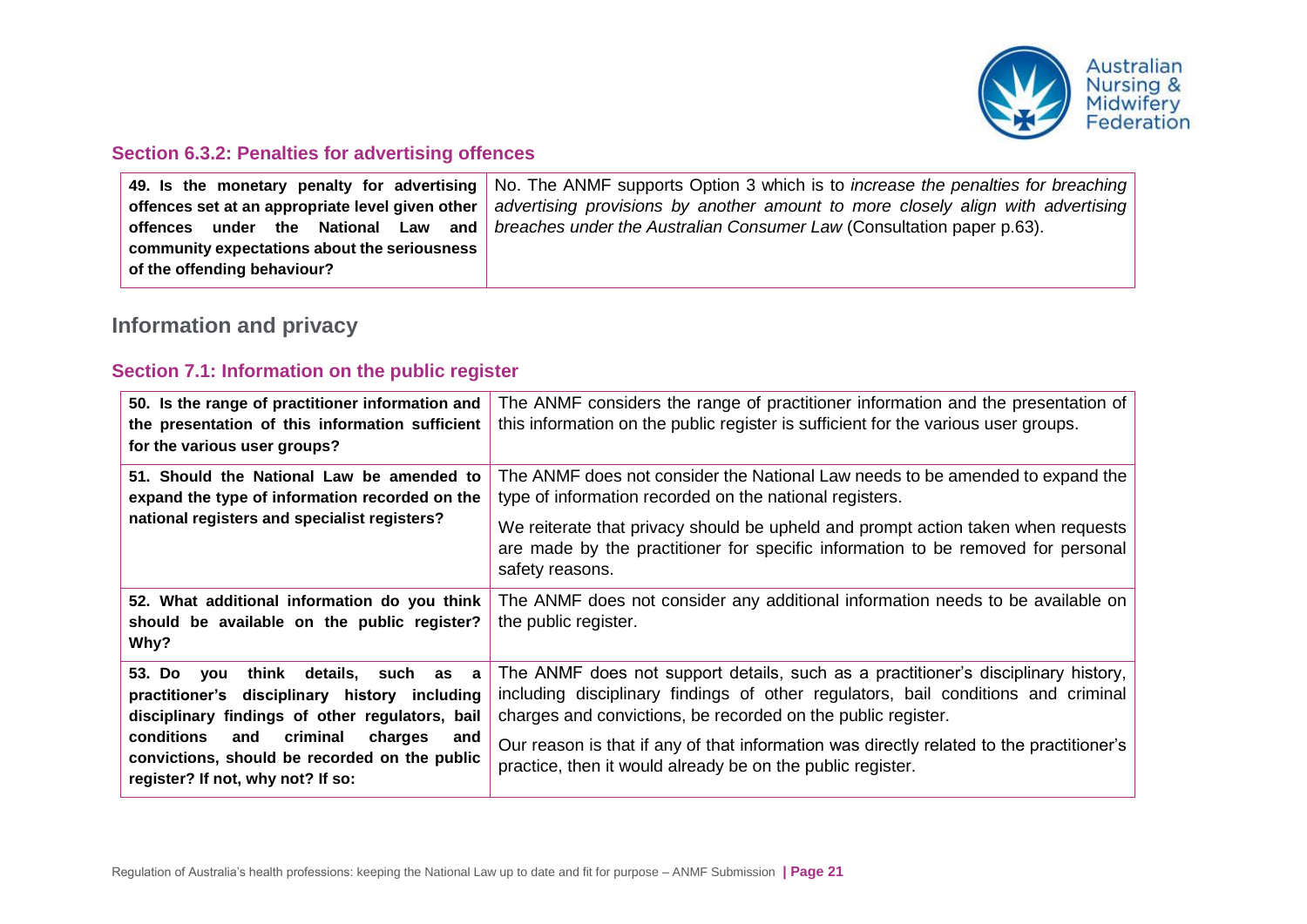

| What details should be recorded?<br>What level of information should be<br>accessible?<br>What should be the threshold for publishing<br>disciplinary information and for removing<br>information from a published disciplinary<br>history?                                                                                                                                                                                                                                                                                                                                                                                   |                                                                                                                                                                                                                                                                                                                                                                                                                                                                                                                                                                                                                                                                                                                                                                                                        |
|-------------------------------------------------------------------------------------------------------------------------------------------------------------------------------------------------------------------------------------------------------------------------------------------------------------------------------------------------------------------------------------------------------------------------------------------------------------------------------------------------------------------------------------------------------------------------------------------------------------------------------|--------------------------------------------------------------------------------------------------------------------------------------------------------------------------------------------------------------------------------------------------------------------------------------------------------------------------------------------------------------------------------------------------------------------------------------------------------------------------------------------------------------------------------------------------------------------------------------------------------------------------------------------------------------------------------------------------------------------------------------------------------------------------------------------------------|
| 54. Should s. 226 of the National Law be<br>amended to:<br>broaden the grounds for an application to<br>suppress information beyond serious risk to the<br>health or safety of the registered practitioner?<br>require or empower a National Board to<br>remove from the public register the employment<br>details (principal place of practice) of a<br>practitioner in cases of domestic and family<br>violence?<br>enable National Boards not to record<br>information on, or remove information from, the<br>public register where a party other than the<br>registered health practitioner may be adversely<br>affected? | The ANMF supports s.226 of the National Law being amended to:<br>broaden the grounds for an application to suppress information beyond serious<br>risk to the health or safety of the registered practitioner, (and include the words<br>from the consultation paper p.68) "their family or wider network"<br>require or empower a national board to remove from the public register the<br>employment details (principal place of practice) of a practitioner in cases of<br>domestic and family violence (add the words) "as they relate to the practitioner,<br>their family or wider network"<br>enable National Boards not to record information on, or remove information from,<br>the public register where a party other than the registered health practitioner may<br>be adversely affected. |

#### **Section 7.2: Use of aliases by registered practitioners**

|                                             | 55. Should the National Law be amended to The ANMF supports the National Law being amended to provide AHPRA with the              |
|---------------------------------------------|-----------------------------------------------------------------------------------------------------------------------------------|
|                                             | provide AHPRA with the power to record on the   power to record on the public registers additional names or aliases under which a |
|                                             | public registers additional names or aliases   practitioner offers regulated health services to the public.                       |
| under which a practitioner offers regulated |                                                                                                                                   |
| health services to the public?              |                                                                                                                                   |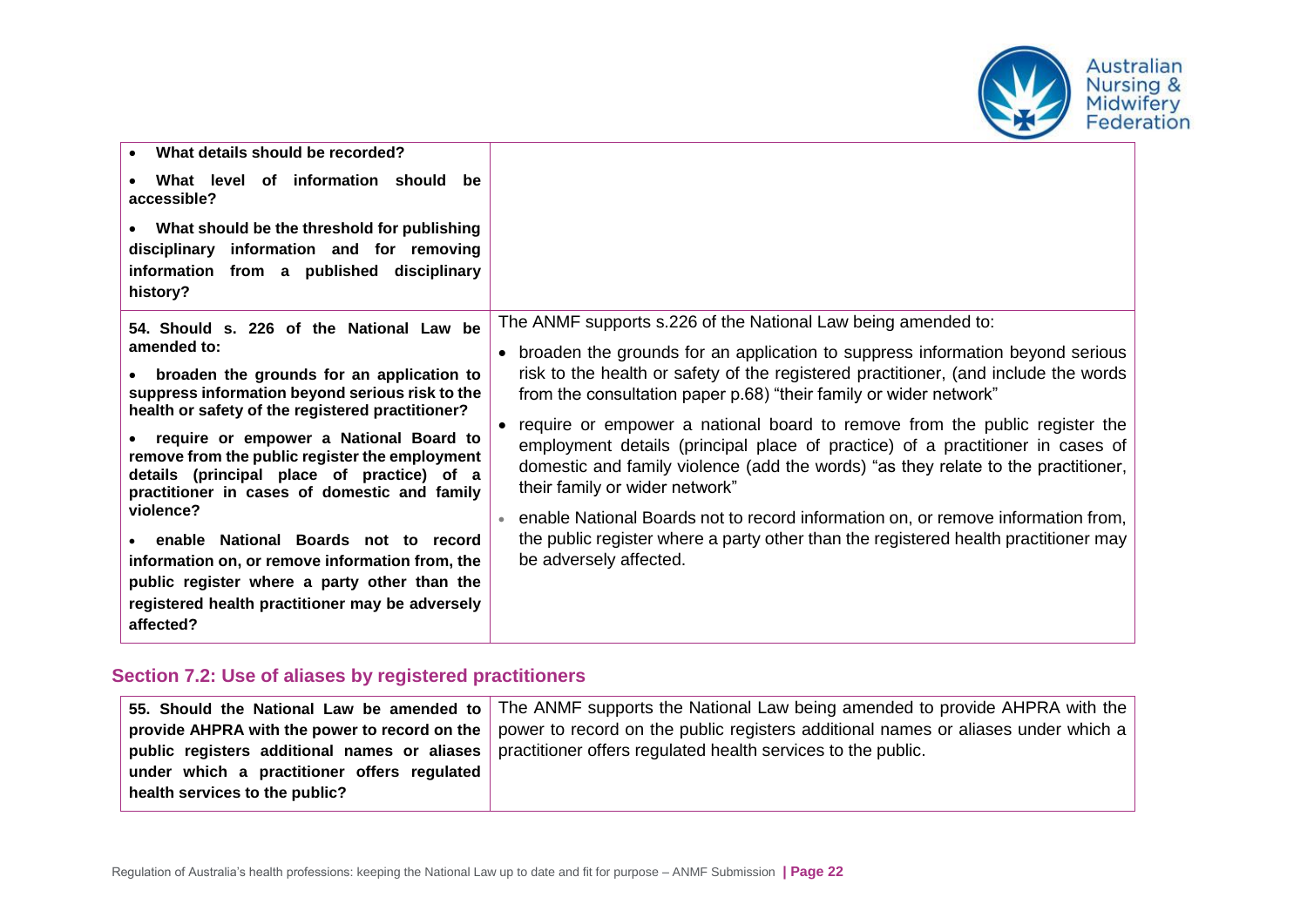

| 56. Should the public registers be searchable<br>by alias names?                                                                                                                                                                                                                                    | The ANMF supports the public registers being searchable by alias names, used in<br>the context of a practitioner's practice $-$ a common/preferred name.                                                                                                                                                           |
|-----------------------------------------------------------------------------------------------------------------------------------------------------------------------------------------------------------------------------------------------------------------------------------------------------|--------------------------------------------------------------------------------------------------------------------------------------------------------------------------------------------------------------------------------------------------------------------------------------------------------------------|
| 57. Should the National Law be amended to<br>require a practitioner to advise AHPRA of any<br>aliases that they use?                                                                                                                                                                                | The ANMF supports the National Law being amended to require a practitioner to<br>advise AHPRA of any aliases that they use.                                                                                                                                                                                        |
| 58. If aliases are to be recorded on the register,<br>should there be provision for a practitioner to<br>request the removal or suppression of an alias<br>from the public register? If so, what reasons<br>could the board consider for an alias to be<br>removed from or suppressed on the public | The ANMF considers that, if aliases are to be recorded on the register, there should<br>be provision for a practitioner to request the removal or suppression of an alias from<br>the public register.                                                                                                             |
|                                                                                                                                                                                                                                                                                                     | Reasons the National Board should consider for an alias to be removed from or<br>suppressed on the public register include legitimate legal reasons, such as:                                                                                                                                                      |
| register?                                                                                                                                                                                                                                                                                           | $\bullet$ in the case of domestic violence                                                                                                                                                                                                                                                                         |
|                                                                                                                                                                                                                                                                                                     | • where a practitioner may be on a witness protection program.                                                                                                                                                                                                                                                     |
| 59. Should there be a power to record an alias<br>on the public register without a practitioner's<br>consent if AHPRA becomes aware by any means<br>that the practitioner is using another name and<br>it is considered in the public interest for this<br>information to be published?             | The ANMF does not support there being a power to record an alias on the public<br>register without a practitioner's consent, in the case that AHPRA becomes aware by<br>any means that the practitioner is using another name and it is considered in the<br>public interest for this information to be published. |
|                                                                                                                                                                                                                                                                                                     | We consider the practitioner should have a say in this and should be given the<br>opportunity under natural justice to show cause regarding the use of an alias.                                                                                                                                                   |

# **Section 7.3: Power to disclose identifying information about unregistered practitioners to employers**

|                                                                                                   | 60. Should the National Law be amended to The ANMF considers disclosure to an employer should only apply in jurisdictions      |
|---------------------------------------------------------------------------------------------------|--------------------------------------------------------------------------------------------------------------------------------|
|                                                                                                   | enable a National Board/AHPRA to disclose where there is no regulatory authority for unregistered workers, and, the person was |
| information to an unregistered person's formerly a registered practitioner.                       |                                                                                                                                |
| employer if, on investigation, a risk to public  <br>safety is identified? What are your reasons? | This amendment would not be required for states with co-regulatory arrangements.                                               |